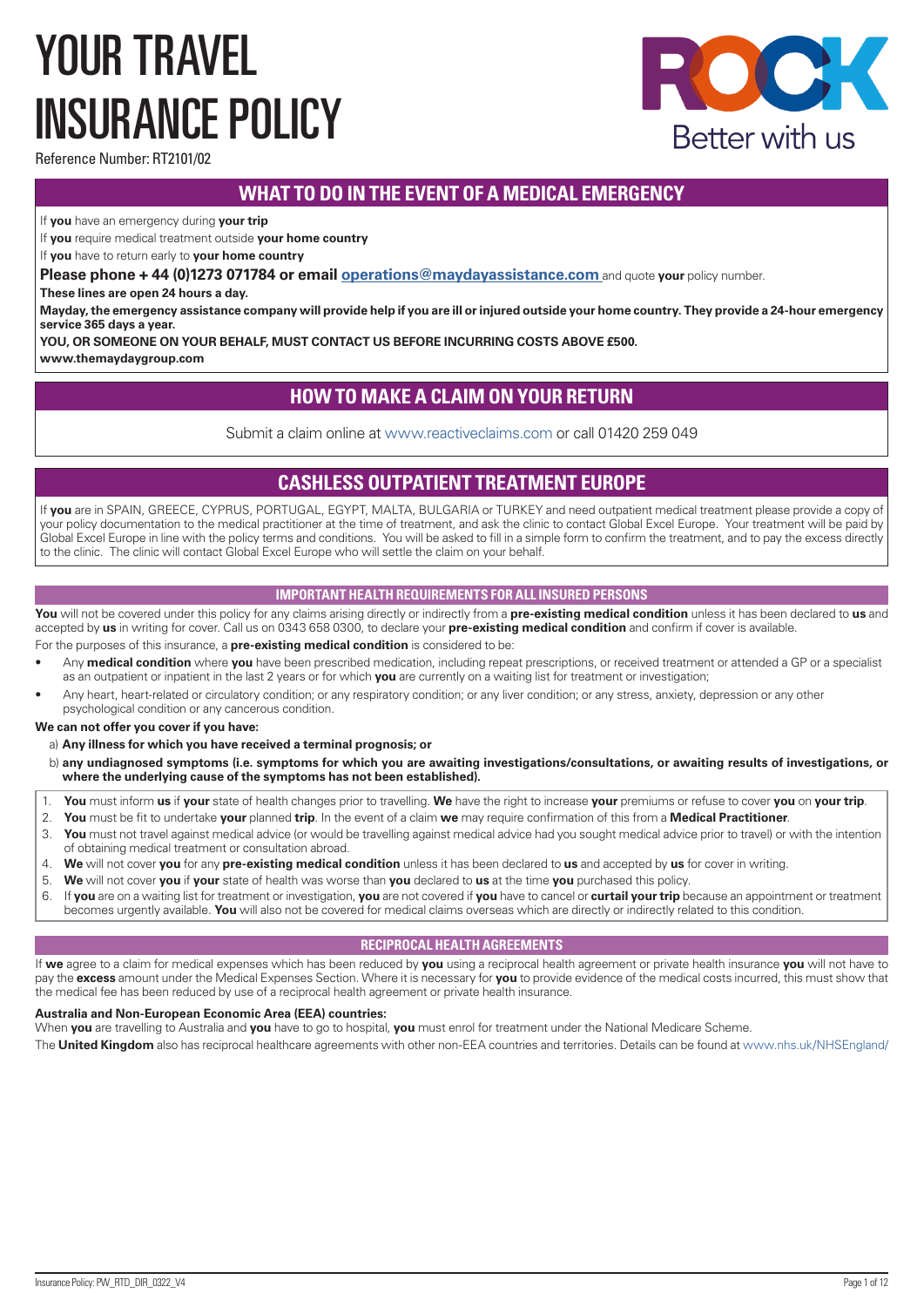| <b>CONTENTS</b>                                                                                                 |                 |                                                                                              |      |  |  |
|-----------------------------------------------------------------------------------------------------------------|-----------------|----------------------------------------------------------------------------------------------|------|--|--|
| <b>Section</b>                                                                                                  | Page            | <b>Section</b>                                                                               | Page |  |  |
| What to do in the Event of a Medical Emergency                                                                  |                 | Emergency Medical and Repatriation Expenses <b>Construction</b> Expenses <b>Construction</b> |      |  |  |
| Outpatient Treatment.                                                                                           |                 | Hospital Benefit                                                                             |      |  |  |
| How to Make a Claim On Your return 100 and 200 million 100 million 100 million 100 million 100 million 100 mill |                 | Personal Possessions and Baggage                                                             |      |  |  |
| Important Health Requirements For All Insured Persons                                                           |                 | Personal Money                                                                               |      |  |  |
|                                                                                                                 |                 | Loss of Passport                                                                             |      |  |  |
|                                                                                                                 |                 | Travel Delay And Abandonment                                                                 |      |  |  |
| Rock Insurance                                                                                                  |                 | Missed Departure                                                                             |      |  |  |
| The Insurers                                                                                                    |                 | Personal Accident                                                                            |      |  |  |
| Important Information                                                                                           |                 |                                                                                              |      |  |  |
| Eligibility Criteria                                                                                            |                 | Legal Expenses                                                                               |      |  |  |
| Non-Travelling Relatives                                                                                        |                 |                                                                                              |      |  |  |
| Trip Duration Limits                                                                                            |                 | Optional Excess Waiver                                                                       |      |  |  |
| Geographical Locations                                                                                          |                 |                                                                                              |      |  |  |
| Pregnancy & Childbirth                                                                                          |                 | Optional Maximum Trip Duration Increase                                                      |      |  |  |
| Cover                                                                                                           |                 |                                                                                              |      |  |  |
| Your Premium                                                                                                    |                 | Winter Sports Cancellation Or Curtailment                                                    | 10   |  |  |
|                                                                                                                 |                 | Skis, Ski Equipment & Ski Pass                                                               | .10  |  |  |
| Fraud                                                                                                           |                 | Piste Closure                                                                                | 10   |  |  |
| Complaints.                                                                                                     |                 | Avalanche Or Landslide                                                                       | .10  |  |  |
| Financial Services Compensation Scheme                                                                          |                 | Ski Hire                                                                                     | 10   |  |  |
| Privacy Notice                                                                                                  | $\Delta$        | Optional Sports And Activities Cover                                                         | .10  |  |  |
|                                                                                                                 | $5\overline{5}$ | Optional Cruise Upgrade                                                                      | -11  |  |  |
| Your Cover                                                                                                      | $\overline{5}$  | Optional Cruise Pack                                                                         | 11   |  |  |
| <b>Travel Cover</b>                                                                                             |                 | General Conditions Applicable To All Sections                                                |      |  |  |
| Cancellation and Curtailment                                                                                    | 5               | General Exclusions Applicable To All Sections                                                | .12  |  |  |

# **SUMMARY OF COVER**

|                                                              | <b>Standard Cover</b>                                               |                                          | <b>Premier Cover</b>                                                |                                          | <b>Premier Plus Cover</b>                                           |                                          |
|--------------------------------------------------------------|---------------------------------------------------------------------|------------------------------------------|---------------------------------------------------------------------|------------------------------------------|---------------------------------------------------------------------|------------------------------------------|
| <b>Cover</b><br>Per person unless otherwise shown.           | Limits up to                                                        | <b>Excess</b><br>per person<br>per claim | Limits up to                                                        | <b>Excess</b><br>per person<br>per claim | Limits up to                                                        | <b>Excess</b><br>per person<br>per claim |
| <b>Cancellation and Curtailment</b>                          | £1,000                                                              | £130                                     | £2,000                                                              | £110                                     | £5,000                                                              | £100                                     |
| Emergency Medical and Repatriation Expenses*                 | £3,000,000                                                          | £130                                     | £5,000,000                                                          | £110                                     | £10,000,000                                                         | £100                                     |
| <b>Emergency Dental Treatment</b>                            | £250                                                                | £130                                     | £250                                                                | £110                                     | £500                                                                | £100                                     |
| <b>Hospital Benefit</b>                                      | £25 per complete 24 hours of<br>impatient treatment<br>(up to £500) | Nil                                      | £25 per complete 24 hours of<br>impatient treatment<br>(up to £500) | Nil                                      | £25 per complete 24 hours of<br>impatient treatment<br>(up to £500) | Nil                                      |
| Personal Possessions and Baggage                             | £750                                                                |                                          | £1,000                                                              |                                          | £2,000                                                              |                                          |
| • Single Item Limit                                          | £100                                                                | £130                                     | £150                                                                | £110                                     | £300                                                                | £100                                     |
| • Valuables Limit                                            | £100                                                                |                                          | £150                                                                |                                          | £300                                                                |                                          |
| • Delayed Baggage                                            | £50 for each full 12 hour delay<br>(Max £100)                       | Nil                                      | £75 for each full 12 hour delay<br>(Max£150)                        | Nil                                      | £75 for each full 12 hour delay<br>(Max £150)                       | Nil                                      |
| • Cash Limit                                                 | £100                                                                | £130                                     | £100                                                                | £110                                     | £200                                                                | £100                                     |
| Loss of Passport                                             | £150                                                                | £130                                     | £150                                                                | £110                                     | £250                                                                | £100                                     |
| Travel Delay - Benefit                                       | £10 for each full 12 hour delay<br>(Max £100)                       | Nil                                      | £20 for each full 12 hour delay<br>(Max £200)                       | Nil                                      | £20 for each full 12 hour delay<br>(Max £200)                       | Nil                                      |
| • Abandonment                                                | £1.000                                                              | £130                                     | £2,000                                                              | £110                                     | £5,000                                                              | £100                                     |
| <b>Missed Departure</b>                                      | £500                                                                | £130                                     | £750                                                                | £110                                     | £1,000                                                              | £100                                     |
| Personal Accident . Permanent Total Disablement **           | £10,000                                                             | Nil                                      | £10.000                                                             | Nil                                      | £25.000                                                             | Nil                                      |
| • Loss of $Limb(s)/Eye(s)$ <sup>**</sup>                     | £10,000                                                             | Nil                                      | £10,000                                                             | Nil                                      | £25,000                                                             | Nil                                      |
| • Death                                                      | £10,000                                                             | Nil                                      | £10,000                                                             | Nil                                      | £25,000                                                             | Nil                                      |
| • Death if the Insured Person<br>is aged under 16 or over 75 | £1,000                                                              | Nil                                      | £2,500                                                              | Nil                                      | £2,500                                                              |                                          |
| <b>Personal Liability</b>                                    | £1,000,000 per policy                                               | £200                                     | £2,000,000 per policy                                               | £200                                     | £2,000,000 per policy                                               | £200                                     |
| <b>Legal Expenses</b>                                        | £25,000 per policy                                                  | £130                                     | £25,000 per policy                                                  | £110                                     | £25,000 per policy                                                  | £100                                     |
| <b>Optional Winter Sports Cover</b>                          |                                                                     |                                          |                                                                     |                                          |                                                                     |                                          |
| Loss or damage to ski equipment (owned)                      | £500                                                                | £130                                     | £500                                                                | £110                                     | £1,000                                                              | £100                                     |
| • Single Item Limit                                          | £250                                                                | <b>NA</b>                                | £250                                                                | <b>NA</b>                                | £500                                                                | <b>NA</b>                                |
| Loss or damage to ski equipment (hired)                      | £250                                                                | £130                                     | £250                                                                | £110                                     | £300                                                                | £100                                     |
| Ski Hire                                                     | £20 per complete 24 hours<br>(Max £200)                             | Nil                                      | £20 per complete 24 hours<br>(Max £200)                             | Nil                                      | £20 per complete 24 hours<br>(Max £200)                             | Nil                                      |
| Ski Pack                                                     | £75 per complete 24 hours<br>(Max £300)                             | Nil                                      | £75 per complete 24 hours<br>(Max £300)                             | Nil                                      | £75 per complete 24 hours<br>(Max £300)                             | Nil                                      |
| Piste Closure                                                | £20 per complete 24 hours<br>(Max £200)                             | Nil                                      | £20 per complete 24 hours<br>(Max £200)                             | Nil                                      | £20 per complete 24 hours<br>(Max £200)                             | Nil                                      |
| Delay due to avalanche or landslide                          | £25 per complete 24 hours<br>(Max £250)                             | Nil                                      | £25 per complete 24 hours<br>(MaxE250)                              | Nil                                      | £25 per complete 24 hours<br>(Max £250)                             | Nil                                      |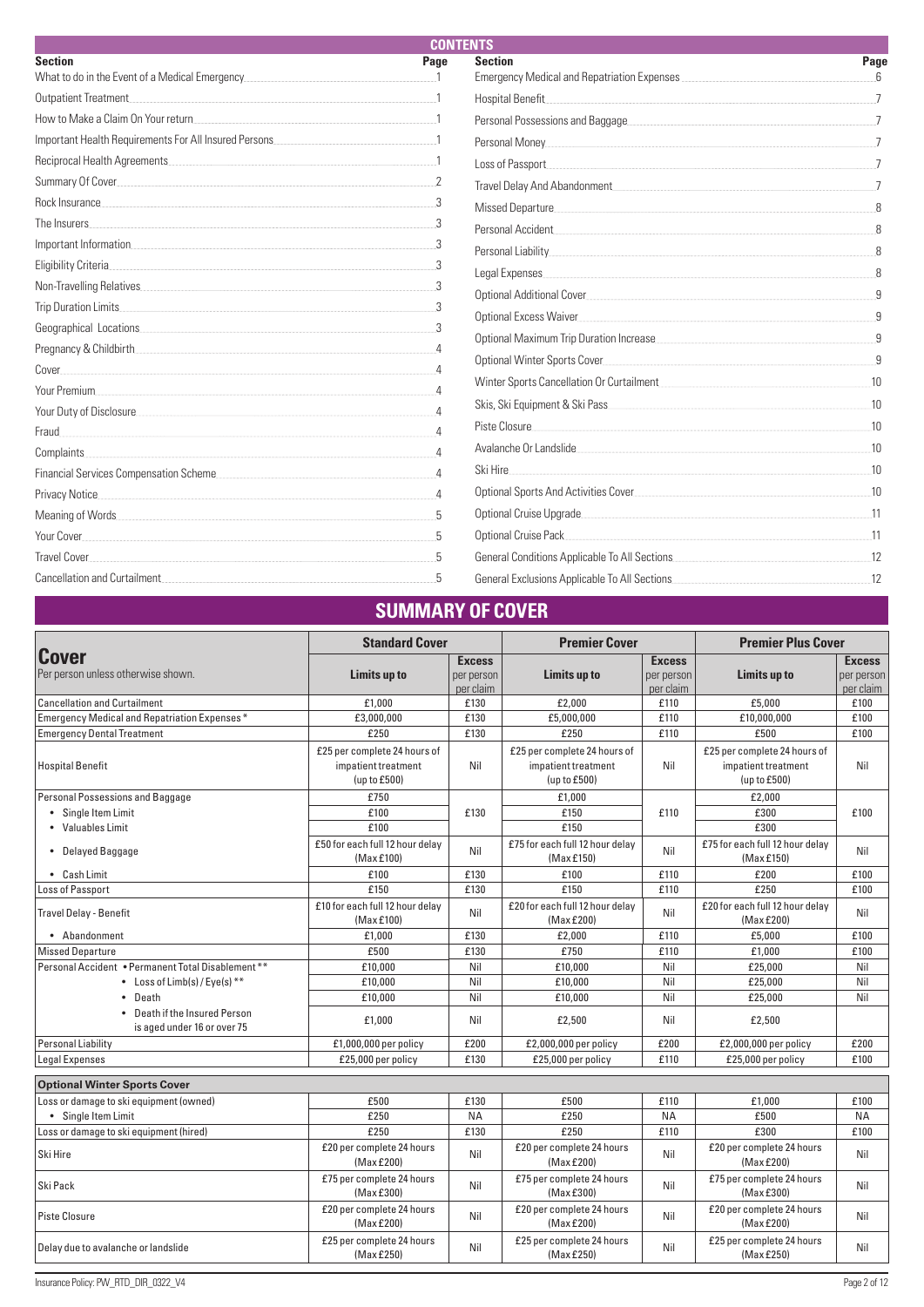|                                                    | <b>Standard Cover</b>                    |                                            | <b>Premier Cover</b>                    |                                          | <b>Premier Plus Cover</b>               |                                          |
|----------------------------------------------------|------------------------------------------|--------------------------------------------|-----------------------------------------|------------------------------------------|-----------------------------------------|------------------------------------------|
| <b>Cover</b><br>Per person unless otherwise shown. | Limits up to                             | <b>Excess</b><br>per person  <br>per claim | Limits up to                            | <b>Excess</b><br>per person<br>per claim | Limits up to                            | <b>Excess</b><br>per person<br>per claim |
| <b>Optional Cruise Pack</b>                        |                                          |                                            |                                         |                                          |                                         |                                          |
| Missed port departure                              | £2,000                                   | £130                                       | £2,000                                  | £110                                     | £2,000                                  | £100                                     |
| Cabin confinement                                  | £25 per complete 24 hours.<br>(Max £500) | Nil                                        | £25 per complete 24 hours<br>(Max £500) | Nil.                                     | £25 per complete 24 hours<br>(Max £500) | <b>Nil</b>                               |
| Cruise itinerary change                            | £100 per port (Max £300).                | Nil.                                       | £100 per port (Max £300)                | Nil.                                     | £100 per port (Max £300)                | Nil.                                     |
| Unused excursions                                  | £500                                     | £130                                       | £500                                    | £110                                     | £500                                    | £100                                     |

**\* Emergency Medical and Repatriation Expenses** - For travel to the United States of America **we** will only pay for necessary emergency medical treatment, surgical, hospital, ambulance and nursing fees and charges. This means costs that are incurred for approved, eligible medical services or supplies up to 150% of the published medical rates for the same or similar treatment as payable by US Medicare. **\*\*** Only applicable if over 16 or under 75.

Limits stated are on a per claim basis and are not cumulative across the period of insurance, unless otherwise stated.

#### **ROCK INSURANCE**

This policy has been arranged by Rock Insurance which is a trading style of Rock Insurance Services Limited (ROCK). Rock Insurance Services Limited is authorised and regulated by the Financial Conduct Authority (FCA). ROCK's FCA registration number is 300317.

You can check the regulatory status of ROCK by visiting http://www.fca.org.uk/register or by telephoning 0800 111 6768. ROCK is the administrator of this policy and has brought together a number of different insurers to provide the following benefits.

#### **THE INSURERS**

The insurer details provided below can be checked on the Financial Services Register by visiting: www.fca.org.uk or contacting the Financial Conduct Authority on 0800 111 6768.

## **INSURER DETAILS**

This insurance is underwritten by Insurance Company `Euroins' AD authorised and regulated by the Bulgarian Financial Supervision Commission. Deemed authorised by the Prudential Regulation Authority. Subject to regulation by the Financial Conduct Authority and limited regulation by the Prudential Regulation Authority. Details of the Temporary Permissions Regime, which allows EEA-based firms to operate in the UK for a limited period while seeking full authorisation, are available on the Financial Conduct Authority's website.

# **IMPORTANT INFORMATION**

#### **ELIGIBILITY CRITERIA**

- This policy is only available to residents of the **United Kingdom**.
- Insurance cannot be purchased once **your trip** has commenced and must be purchased whilst in the **United Kingdom**.
- A family policy is for the main **insured person**, his/her spouse, Civil Partner or Common Law Partner, and up to four of their dependent children under 18 years of age (in full-time education and residing with them) or the main **insured person**, his/her spouse, Civil Partner or Common Law Partner and their grandchildren under 18 years of age (in full time education). For annual multi-trip policies, each insured adult can travel independently. All members of the family must live at the same address.
- A couple policy is for 2 adults in a relationship, living at the same address.
- Cover is only provided for **trips** in the **United Kingdom** if **you** have a minimum of two nights' pre-booked and pre-paid accommodation.
- **Your trip** must start and end in the **United Kingdom** and **you** must have a return ticket.
- If **you** are a **United Kingdom** resident living in Northern Ireland and **your** travel itinerary requires **you** to use Republic of Ireland departure/ arrival points, **your** cover will be as if you were still travelling from Northern Ireland.

**You** should note that the policy will **NOT** cover **you** if:

- **You** reside outside of the **United Kingdom**;
- **You** are over the age of 85 years old when **you** purchase a Single Trip policy;
- **You** are over the age of 79 when **you** purchase an Annual Multi-trip Policy;
- You require cover for a Cruise and have not paid the appropriate extra premium;
- **You** require Winter Sports cover but are over the age of 64, or **you** have not paid the appropriate extra premium;
- **You** are not registered with a General Practitioner in **your home country**.

#### **NON-TRAVELLING RELATIVES**

This policy will NOT cover any claims under Cancellation or **Curtailment** arising directly or indirectly from any **medical condition** known to **you** prior to the start of **your period of insurance**, and before booking **your trip** affecting any **close relative**, **travel companion**, or person **you** are going to stay with on **your trip** if:

- a **terminal prognosis** had been received; or
- if they were on a waiting-list for, or had knowledge of the need for, surgery, inpatient treatment or investigation at any hospital; or if during the 90 days immediately prior to the start of the **period of insurance** they had:
- required surgery, inpatient treatment or hospital consultations; or
- required any form of treatment or prescribed medication.

#### **TRIP DURATION LIMITS**

Single Trip Policies: 365 days if **you** are aged up to 65 years old. If **you** are 66 or over single **trips** are limited to 31 days.

Annual Multi-trip Policies: Any number of **trips** in the policy year but limited to 31 days per **trip** unless the relevant **trip** extension has been purchased and is detailed on **your certificate of insurance**.

The insurance is only valid if **you** have insured the whole duration of each individual **trip**, as shown on **your certificate of insurance**. The start and finish dates of the **trip** must fall within the 12 month period shown on **your certificate of insurance**. For holidays booked during the 12 month period and that start after the end of the 12 month period, **we** will provide cancellation cover until the policy ends. If **you** have to stay on **your trip** longer because of events which **you** have no control over **we** will extend the **period of insurance** by up to 30 days, at no extra cost. If the transport **you** are on is hijacked, **we** will automatically provide worldwide cover. The **period of insurance** will continue for up to 12 months without extra charge.

#### **GEOGRAPHICAL LOCATIONS**

# **Home Country**

#### The **United Kingdom**.

#### **Europe**

Albania, Algeria, Andorra, Armenia, Austria, Azerbaijan, Azores, Balearics, Belarus, Belgium, Bosnia-Herzegovina, Bulgaria, Canary Islands, Corfu, Corsica, Crete, Croatia, Cyprus, Czech Republic, Denmark, Egypt, Eire (Republic of Ireland), Estonia, Faroe Islands, Finland, France, Georgia, Germany, Gibraltar, Greece, Guernsey, Holland (Netherlands), Hungary, Iceland, Isle of Man, Italy, Jersey, Kos (Greek Island), Kosovo, Latvia, Liechtenstein, Lithuania, Luxembourg, Macedonia, Madeira, Malta, Mediterranean Islands, Moldova, Monaco, Montenegro, Morocco, Northern Ireland, Norway, Poland, Portugal, Rhodes, Romania, Russia (West of the Ural Mountains), San Marino, Sardinia, Serbia, Slovakia, Slovenia, Spain, Sweden, Switzerland, Tunisia, Turkey, Ukraine, United Kingdom, Vatican City.

#### **Worldwide, excluding USA, Canada, Caribbean and Mexico**

Anywhere in the world except the United States of America, Canada, the Caribbean and Mexico.

**Worldwide, including USA, Canada, Caribbean and Mexico** Anywhere in the world.

#### **Please note:**

No cover is provided for **trips** where **you** have travelled to a specific country or to an area where, prior to **your trip** commencing, the Foreign, Commonwealth and Development Office have advised against all (but essential) travel unless this advice relates solely to **coronavirus** and **you** have a Single **Trip** European policy.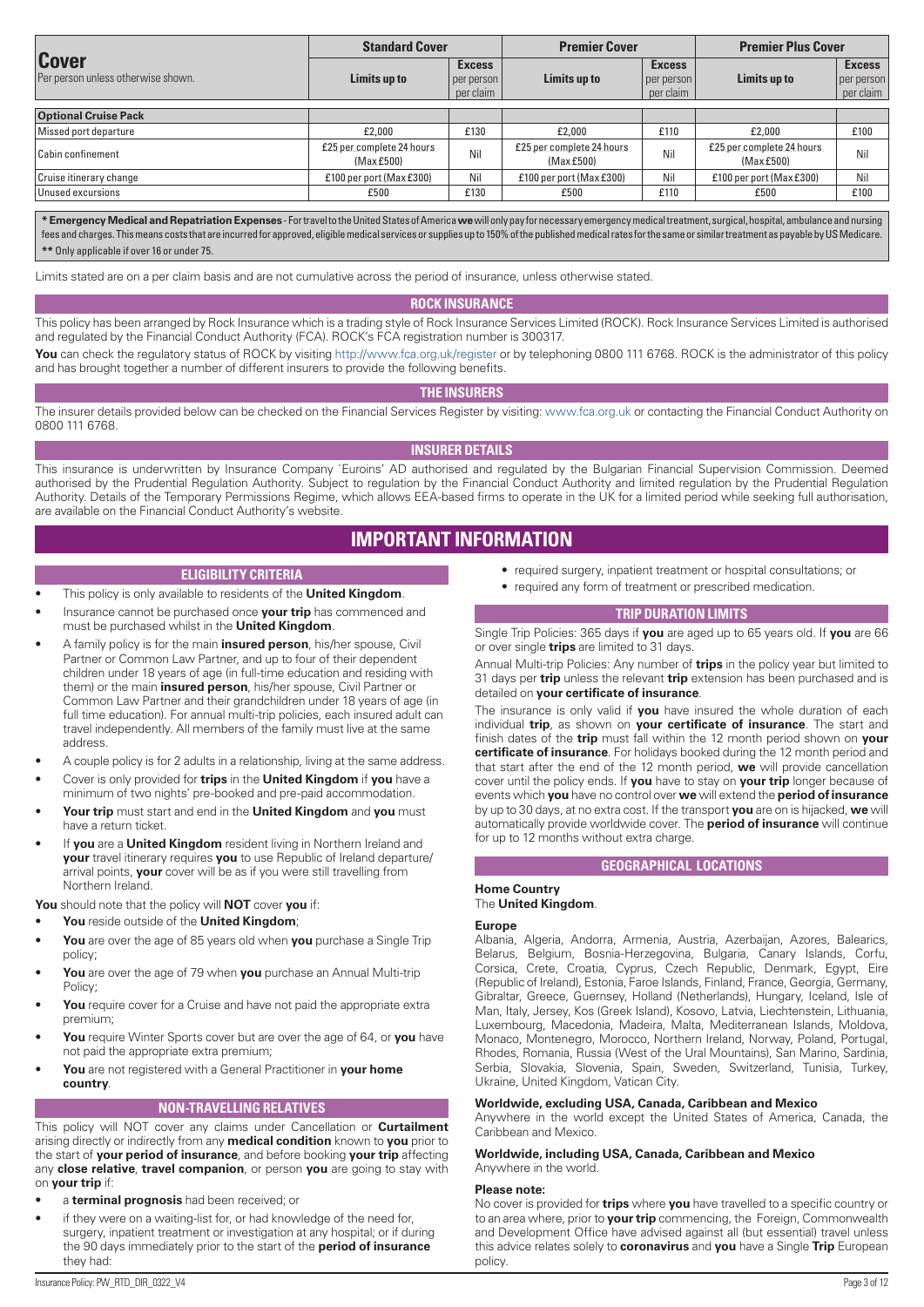# **PREGNANCY & CHILDBIRTH**

Cover under this policy is provided for unforeseen events. In particular, cover is provided under Section 1 for unforeseen **bodily injury** or illness. Pregnancy and childbirth are not considered to be either an illness or injury. Cover is ONLY provided under Sections 1 3, 4 and 5 of this policy for claims arising from **complications of pregnancy and childbirth**. Please make sure **you** read the definition of **complications of pregnancy and childbirth** given under the Meaning of Words.

#### **COVER**

This wording provides full details of all **your** cover.

The policy covers all persons named on the **certificate of insurance** for whom the premium has been paid.

This policy wording contains all possible levels of cover on offer. Sections of cover that apply to **your** policy will depend on **your** choice of cover, upgrade options and the premium **you** have paid and will be shown on **your certificate of insurance**.

If **you** are in any doubt about any aspect of this policy wording please contact **us** using the telephone number on **your certificate of insurance** .

#### **YOUR PREMIUM**

ROCK collects and holds insurance premiums as an agent of the insurer. **We** do not charge a fee for arranging **your** policy. However, administrative fees may be applicable if **you** wish to receive **your** documents by post or **you** require an amendment to **your** policy at a later date.

#### **YOUR DUTY OF DISCLOSURE**

When taking out this policy it is vital that **you** answer any questions honestly and accurately. **You** must not make any misrepresentation because inaccurate answers may result in a claim being declined.

#### **CANCELLATION OF YOUR POLICY**

**We** hope **you** are happy with the cover this policy provides. However, **you** have the right to cancel this policy, should it not meet **your** needs, within 14 days from either the date of purchase or receipt of **your certificate of insurance**, whichever is later, and provided that **you** have not already travelled.

**You** can cancel **your** policy by contacting ROCK on 01293 855944 or by email at admin@rockinsurance.com.

If **you** do decide to cancel the policy during the 14 day cooling off period then **your** premium will be refunded in full, provided no claims have been made or no incidents have occurred that may give rise to a claim. Should **you** decide to cancel after the 14 day cooling off period no refund will be given.

**We** may cancel this policy at any time if **you** have not paid **your** premium or if there is evidence that **you** misled us or attempted to do so. By this **we** mean, if **you** are dishonest or use fraudulent means to benefit under this policy or if **you** give any false declaration or make a deliberate misstatement when applying for this cover or when making or supporting **your** claim.

**We** will contact **you** by email and tell **you** at your last known email address if **we** cancel **your** policy, or by letter if **we** do not hold an email address for **you**.

#### **FRAUD**

Throughout **your** dealings with us **we** expect **you** to act honestly.

If **you** or anyone acting for **you**:

- knowingly provides information to us as part of **your** application for **your** policy that is not true and complete to the best of **your** knowledge and belief,
- makes a fraudulent or exaggerated claim under **your** policy,
- makes a false statement in support of a claim,
- submits a false or forged document in support of a claim,
- makes a claim for any loss or damage caused by **your** wilful act or caused with **your** agreement, knowledge or collusion.

#### Then **we** will:

- prosecute fraudulent claimants,
- make the policy void from the date of the fraudulent act,
- not pay any fraudulent claims,
- be entitled to recover from **you** the amount of any fraudulent claim already paid under **your** policy since the start date,
- not return any premium paid by **you** for the policy,
- inform the police of the circumstances,
- pass **your** details onto fraud prevention agencies,
- place **your** details on to a register of claims through which insurers share claims related information.

#### **COMPLAINTS**

**We** always aim to provide a first class service. However, if **you** have any cause for complaint, please address these in the first instance to:

The Compliance Manager, ROCK Insurance Group, Griffin House, 135 High Street, Crawley, West Sussex RH10 1DQ Email: admin@rockinsurance.com

For complaints about how a claim been handled **you** should contact:

Reactive Claims Limited

PO Box 353, ALTON, GU34 9LE

Email: Complaints@reactiveclaims.com

For complaints about how an assistance case has been handled **you** should contact:

The Mayday Group,

1 Clifton Mews, Clifton Hill,

Brighton, BN1 3HR

Email: correspondence@themaydaygroup.com

Further details of **our** internal complaint-handling procedures are available on request

If **you** are unhappy with the service provided by an appointed representative the relevant complaint-handling procedure is available on request.

If the appropriate party cannot resolve **your** complaint, **you** may refer **your** complaint to the Financial Ombudsman Service. **You** can ask the Financial Ombudsman Service to review **your** complaint if for any reason **you** are dissatisfied with the final response, or if the appropriate party have not issued their final response within eight weeks from **you** first raising the complaint.

Please note that if **you** do not refer **your** complaint within 6 months, the Financial Ombudsman Service will not have **our** permission to consider **your** complaint and therefore will only be able to do so in very limited circumstances. For example, if it believes that the delay was a result of exceptional circumstances.

**You** can contact the Financial Ombudsman Service at:

Financial Ombudsman Service Exchange Tower, Harbour Exchange Square, London E14 9SR Phone: 0800 023 4567 Email: complaint.info@financial-ombudsman.org.uk

ROCK Insurance Group adheres to the Alternative Dispute Resolution Regulations 2015 EU Directive. **You** can access the Online Dispute Resolution Portal here: https://webgate.ec.europa.eu/odr/main/?event=main.about.show

#### **FINANCIAL SERVICES COMPENSATION SCHEME**

**We** are covered by the Financial Services Compensation Scheme (FSCS). If **we** cannot meet our obligations **you** may be entitled to compensation under the scheme. **You** can get more information from the Financial Services Compensation Scheme at www.fscs.org.uk or by calling **0800 678 1100** or **0207 741 4100**.

#### **PRIVACY NOTICE**

Any information that you have given to ROCK will be used for the administration of your policy. The information that you have provided will be shared with the following parties:

- The insurers of the policy, Insurance Company 'Euroins' AD, to obtain a premium if **your** quote requires referral to them. The personal information that will be shared with the insurer at this time will be **your** name, **your** contact details and any medical history as declared to **us** by **you**.
- If **you** purchase a product with ROCK, **your** information will be shared with the insurer of the policy to underwrite **your** policy.
- In the event of a claim **your** personal information will be shared with the insurer and their appointed emergency assistance company and/or claims administrator. Details of these organisations are stated within this policy terms and conditions.
- The Financial Conduct Authority and/or other regulatory/governing bodies for the purposes of compliance monitoring and to prevent and detect fraud.

**We** reserve the right to disclose personally identifiable information in order to comply with the law, applicable regulations and government requests.

**We** also reserve the right to use such information in order to protect our operating systems and integrity as well as other users.

Any third parties employed by **us** to process **your** data on **our** behalf are subject to contractual obligations to protect the security of **your** data. These activities are carried out within the UK and European Economic Area (EEA), and outside the EEA. The data protection laws and/or the agreements **we** have entered into with the receiving parties in relation to the processing of data outside the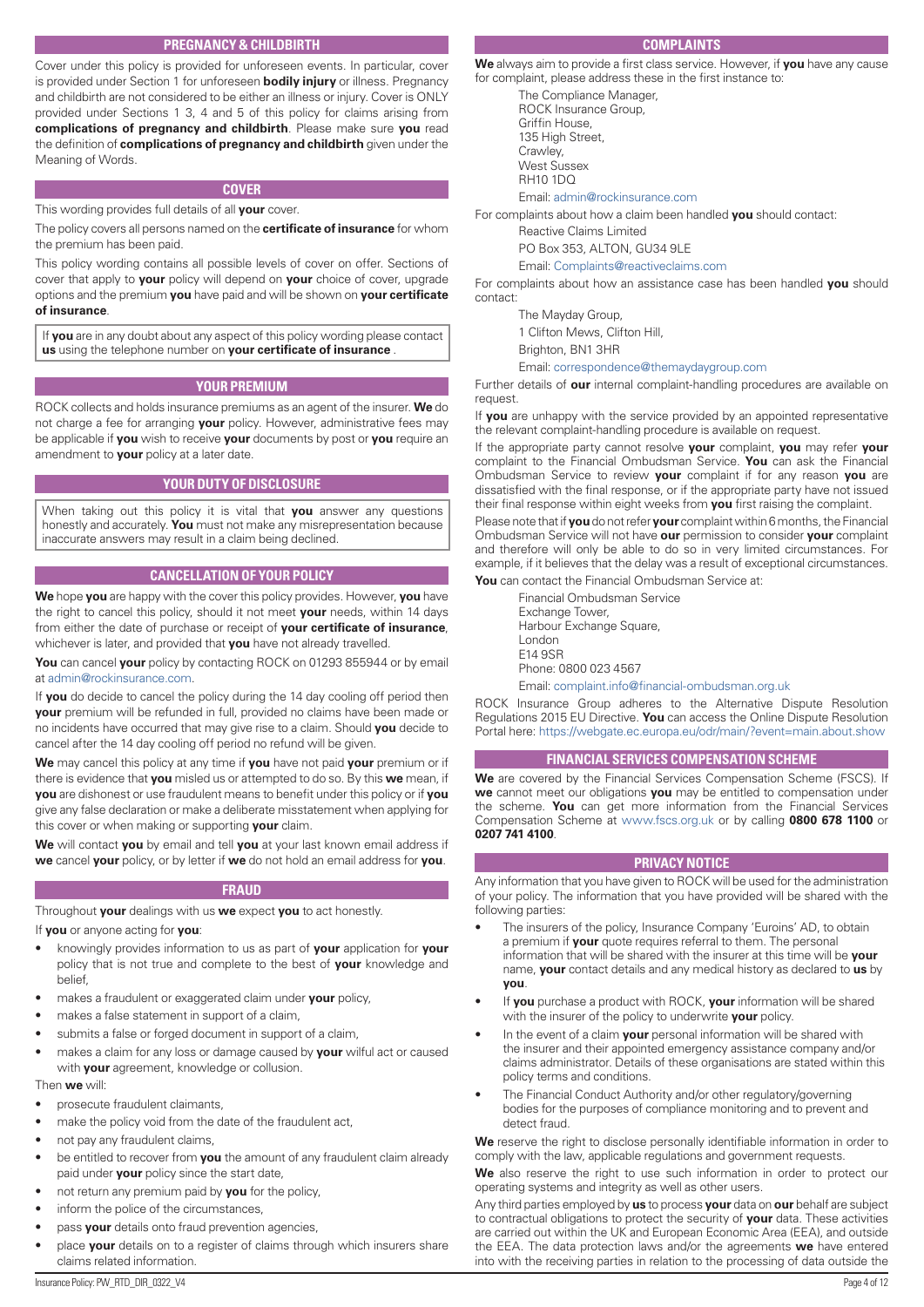EEA provide a similar level of protection to the laws and/or agreements **we** have entered into within the EEA. **You** are entitled, on request, to a copy of the personal information ROCK holds about **you**, and **you** have other rights in relation to how **we** use **your** data (as set out in ROCK's privacy policy which can be accessed through links on **your certificate of insurance**). Please let **us** know if **you** think any information held about **you** is inaccurate, so that it may be corrected.

#### **MEANING OF WORDS**

The following words and expressions used in this policy shall mean the following wherever they appear in bold within this document:

Act of terrorism: an act including, but not limited to, the use of force or violence and/or the threat thereof, of any person or group(s) of persons, whether acting alone or on behalf of or in connection with any organisation(s) or government(s), committed for political, religious, ideological or ethnic purposes or reasons including the intention to influence any government and/or to put the public, or any section of the public, in fear.

**Bodily injury:** Accidental **bodily injury** caused solely and directly by external, violent and visible means.

**Certificate of insurance:** The document showing details of the cover purchased and naming all **insured persons**.

**Close relative:** Mother, father, sister, brother, wife, husband, partner, son, daughter (including fostered/adopted son or daughter), grandparent, grandchild, parent-in-law, son-in-law, daughter-in-law, sister-in-law, brother-in-law, stepparent, step-child, step-brother, step-sister, or legal guardian.

**Complications of Pregnancy and Childbirth:** Toxaemia, gestational hypertension, pre-eclampsia, ectopic pregnancy, hydatidiform mole (molar pregnancy), retained placenta membrane, placental abruption, hyperemesis gravidarum, placenta praevia, stillbirths, miscarriage, medically necessary emergency Caesarean sections/medically necessary termination and any premature births more than 8 weeks (or 16 weeks in the case of a known multiple pregnancy) prior to the expected delivery date.

**Coronavirus:** Coronavirus disease (COVID-19); severe acute respiratory syndrome coronavirus (SARS-COV-2), any mutation of these or any **epidemic** or **pandemic** virus or **epidemic** or **pandemic** disease.

**Curtail/Curtailment:** Return early to **your home** after the commencement of the **outward journey**.

**Epidemic:** a disease, illness or virus spreading in a certain region or country and which is defined as such by the World Health Organization or Foreign, Commonwealth and Development Office.

**Excess:** The first amount of a claim that **you** must pay as detailed in the travel insurance summary of cover.

**Holiday services**: Pre-booked, pre-paid elements of the **trip** including car hire, airport parking and excursion tickets.

**Home: Your** permanent residence in **your home country**.

**Home country:** The country where **you** are ordinarily permanently resident, pay tax or are registered with a **medical practitioner**.

**Insured person:** Any person named on the **certificate of insurance** for whom the appropriate premium has been paid.

**Loss of limb:** Total loss of use by physical severance at or above the wrist or ankle.

**Loss of sight:** Total and permanent **loss of sight** without expectation of improvement in both eyes when **your** name is added to the Register of Blind Persons on the authority of a qualified ophthalmic specialist; or in one eye when the degree of sight remaining after correction is 3/60 or less on the Snellen Scale.

**Manual work:** Physical labour involving the use of tools or machinery or working at heights of over two metres (nursing and bar-work are not considered to be **manual work**).

**Medical condition:** Any medical or psychological disease, sickness, condition, illness or injury.

**Medical practitioner:** A doctor or specialist who is legally qualified, licensed and registered to practice medicine under the laws of the country in which they practice, excluding **you**, **your travel companion**, a member of **your close relative**, or **your** employee.

**Money:** Cash, postal and **money** orders, travellers' cheques held by **you** for social, domestic and pleasure purposes.

**Outward journey:** The initial journey in conjunction with **your trip** from **your home** in **your home country**.

**Pandemic:** a disease, illness or virus which is simultaneously transmitted globally and declared as such by the World Health Organization or Foreign, Commonwealth and Development Office.

**Permanent total disablement:** A disablement which prevents **you** from carrying out ANY occupation for a period of 12 months after an accident sustained during **your trip** and which is, at the end of that period, beyond reasonable hope of improvement and where medical evidence confirms that **you** are not capable of undertaking paid work of any and every kind for the rest of **your** life.

**Period of insurance:** The **period of insurance** for all sections except cancellation commences when **you** leave **your home** in **your home country** to start **your trip** and ends when **you** have returned to **your home** in **your home country**. Cancellation cover for a Single Trip policy starts when **you** purchase this insurance or when **you** book **your trip**, whichever is the later. Cancellation cover for Annual Multi-trip policy will not commence until the start date shown on **your certificate of insurance** even if the premium has been paid earlier.

Personal possessions: Suitcases (or other luggage carriers) and their contents taken on **your trip** together with articles worn or carried by **you** for **your** individual use during **your trip**.

**Pre-existing medical condition:** Any **medical condition** where **you** have been prescribed medication, including repeat prescriptions, or received treatment or attended a GP or a specialist as an outpatient or inpatient in the last 2 years or for which **you** are currently on a waiting list for treatment or investigation;

Any any heart, heart-related or circulatory condition; or any respiratory condition; or any liver condition; or any stress, anxiety, depression or any other psychological condition or any cancerous condition.

Public transport: Airline, train, bus, coach, or ferry services, operating to a published timetable on which **you** are a fare-paying passenger or a tour operator's own transport service, or taxi, to join **your** booked travel itinerary.

**Ski equipment:** Skis (including bindings), ski boots, ski poles and snowboards.

**Strike or industrial action:** Organised action taken by a group of workers which prevents the supply of goods and/or services on which **your trip** depends.

**Terminal prognosis:** In the opinion of **your** doctor or consultant **your** condition cannot be cured or adequately treated, to the extent that it is predicted to cause a shortened life expectancy.

**Travel Companion:** A person with whom **you** have booked to travel on the same itinerary and without who **your** travel plans would be impossible.

**Trip:** A journey starting and ending in **your home country** within the geographical area specified on **your certificate of insurance** during the **period of insurance**.

**United Kingdom:** England, Scotland, Wales, Northern Ireland, Channel Islands and the Isle of Man except under Geographical Limits where Channel Islands and the Isle of Man are considered to be part of Europe.

**Unattended:** When **you** cannot see and are not close enough to **your** property to prevent unauthorised interference or theft of **your** property unless left in a safety-deposit facility.

**Valuables:** Jewellery, articles made of gold silver or other precious metals, precious or semi-precious stones, watches, binoculars, telescopes, photographic equipment, electronic audio or video equipment and any computer equipment (including software), tablets, furs, or leather clothing (apart from footwear).

**You/Your:** Each **insured person** named in the **certificate of insurance**.

**We/Us/Our:** The relevant insurer under each section of this policy.

# **YOUR COVER**

There are conditions and exclusions which apply to individual sections of the policy and general conditions, exclusions and warranties which apply to the whole policy. Please refer to the relevant section and read in conjunction with the General Conditions and General Exclusions.

# **TRAVEL COVER**

# **CANCELLATION AND CURTAILMENT**

#### *What you are covered for*

**We** will pay **you** up to the amount shown in the summary of cover for the unused portion of **your** travel and accommodation costs that **you** have paid or contracted to pay and **you** suffer a financial loss because **you** cannot get a full refund if **you** cancel before the start of **your trip** or cut **your trip** short and return **home** early during the **period of insurance** because of the following:

- 1. the death, **bodily injury** or illness of **you**, a **close relative**, **your travel companion** or any person **you** have arranged to stay with during **your trip**; or
- 2. **you, your travel companion** or any person **you** have arranged to stay with during **your trip** receiving a diagnosis of **coronavirus** within 14 days of the start of the **trip** or in the case of being admitted to hospital due to **coronavirus** within 28 days of the start of the **trip**;
- **your** booked accommodation being required to close after you have checked in at **your** booked accommodation because of **you**, a guest or employee being diagnosed with **coronavirus**;
- 4. **you** or **your travel companion** being denied boarding following either a **coronavirus** diagnosis or receiving a temperature test or other medical test reading which falls outside of the transport provider's terms of travel;
- 5. **you** being called for jury service or as a witness in a Court of Law (but not as an expert witness or where **your** employment would normally require **you** to attend court); or
- 6. **your** redundancy, provided that **you** were working at **your** current place of employment for a minimum of 2 years and that **you** were not aware of any impending redundancy at the time this policy was issued or the **trip** was booked; or
- 7. **your home** being made uninhabitable due to accidental damage, burglary, flooding, storm or fire;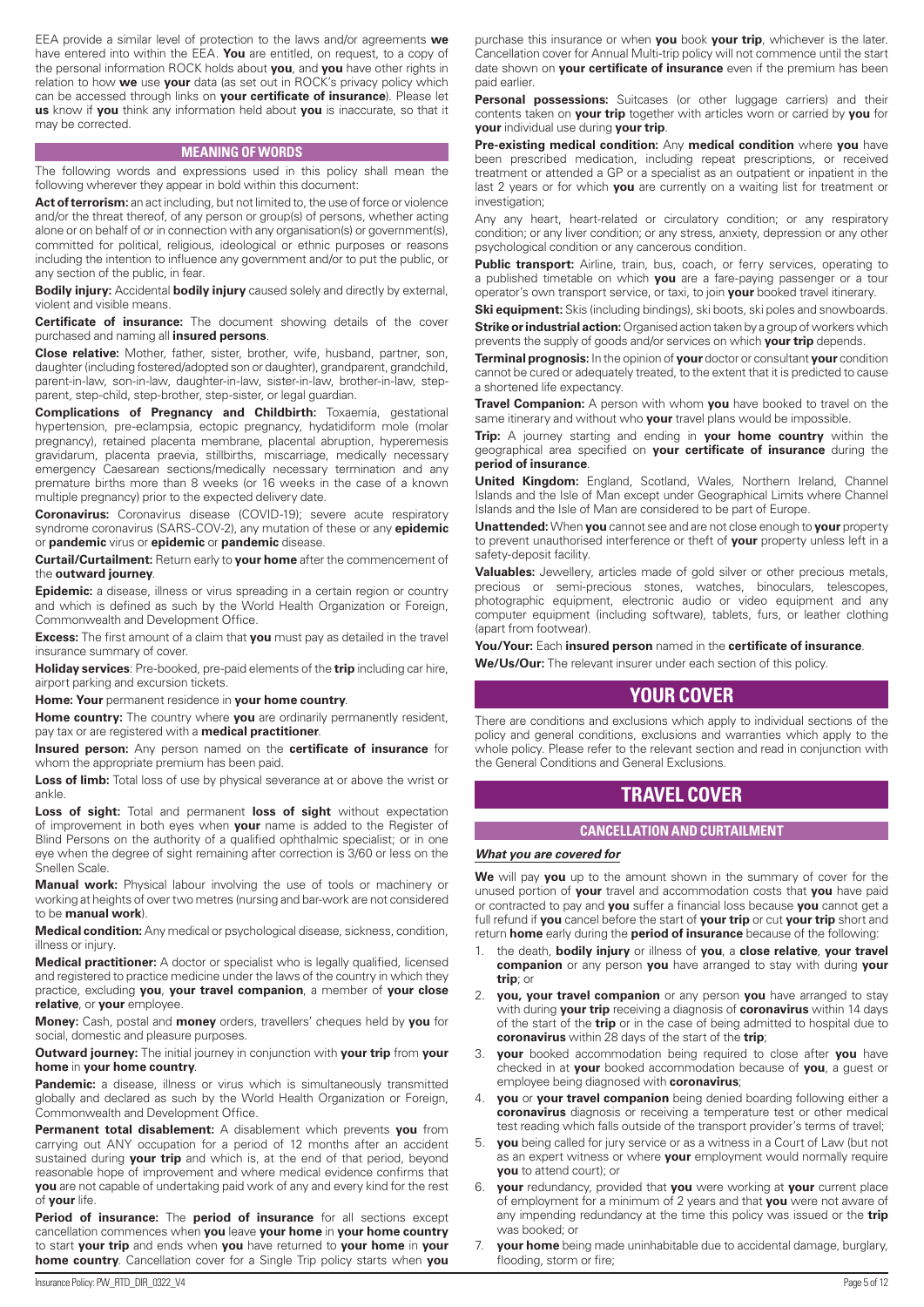- 8. the police requesting **your** presence following burglary or attempted burglary at **your home**; or
- 9. **you**, or any person **you** intended to travel with, who is a member of the Armed Forces, emergency services, the nursing profession or a government employee being ordered to return to duty.

If **your** cancellation is due to **coronavirus**, and **you** have to cancel because **you** receive a positive **coronavirus** test result before **your** outbound journey, **we** will pay **you** the cost of **your** private **coronavirus** test up to £100 per person to a maximum of £600 per policy.

#### **SPECIAL CONDITIONS**

If **you** fail to notify the travel agent, tour operator, provider of **your coronavirus** test or provider of transport or accommodation as soon as **you** find out it is necessary to cancel the **trip**, the amount **we** will pay will be limited to the cancellation charges that would have otherwise applied.

**You** must give notice as soon as possible to **us** of any circumstances making it necessary for **you** to return **home** and before any arrangements are made for your repatriation.

**We** will only consider cancellation claims due to **coronavirus** that are supported by a test conducted by an approved provider on the Department of Health and Social Care list of providers for "Test To Release" or who meet the DHSC minimum Covid19 requirements and standards. The test must be an approved PCR or Lateral Flow Test with a CE mark.

If **you** are denied boarding as a result of **coronavirus you** must have documented proof of this from the airline.

#### *What you are NOT covered for*

- 1. the **excess** shown in the summary of cover;
- 2. claims for air passenger duty (which can be reclaimed by **you** through **your** travel agent or airline) and any airport tax which is refundable;
- 3. claims where **you** have failed to obtain a medical certificate from a **medical practitioner**, confirming that cancellation or curtailment of the **trip** is medically necessary;
- 4. claims for unused travel costs where **we** have paid or agreed to pay the extra cost of returning **you** to **your** home under the Emergency Medical and Repatriation Expenses section.
- 5. normal pregnancy, without any accompanying **bodily injury**, illness or **complications of pregnancy or childbirth**;
- 6. claims arising directly or indirectly from any **pre-existing medical conditions** unless they have been declared and accepted by **us** in writing for cover;
- 7. any claims arising directly or indirectly from any **medical condition** affecting a non-travelling relative if;
	- a **terminal prognosis** had been received; or

• if they were on a waiting-list for, or had knowledge of the need for, surgery, inpatient treatment or investigation at any hospital; or

if during the 90 days immediately prior to the start of the **period of insurance** they had:

- required surgery, inpatient treatment or hospital consultations; or
- required any form of treatment or prescribed medication.
- 8. claims arising if **you** or **your travel companion** or **close relative** are awaiting results after undertaking a **coronavirus** test at the time this policy was issued;
- 9. costs for **coronavirus** tests required for reentry to the **United Kingdom**;
- 10. any extra charges from the company **you** booked with because of **your**  failure to notify them immediately it was found necessary to cancel;
- 11. claims arising from prohibitive regulations by the government of any country;
- 12. any claims arising from government or Foreign, Commonwealth and Development Office advice warning against all travel, or all but essential travel, for any reason including any **epidemic** or **pandemic**, including but not limited to **coronavirus** disease (COVID-19); severe acute respiratory syndrome **coronavirus** (SARS-COV-2) or any mutation of these;
- 13. costs incurred in obtaining medical information that **we** may require to assess **your** claim, including but not limited to General Practitioner fees;
- 14. travel tickets paid for using any airline mileage reward scheme or other reward points scheme;
- 15. accommodation costs paid for using any timeshare, holiday property bond or other reward points scheme;
- 16. any costs incurred by **you** which are recoverable from a tour operator, **public transport** operator, accommodation provider, **holiday services** provider or any other source, or for which **you** receive or are expected to receive compensation or other assistance;
- 17. any circumstance that could be anticipated at the time **you** booked **your trip**;
- 18. **your** being self-employed or accepting voluntary redundancy;
- 19. any claim resulting from **your** failure to obtain a valid passport and any required visa in time for the booked **trip**;
- 20. **your** disinclination to travel or continue travelling, unless **your** change of travel plans is caused by one of the circumstances listed under **What you are covered for**;
- 21. anything mentioned in the General Exclusions.

## **EMERGENCY MEDICAL AND REPATRIATION EXPENSES**

#### *What you are covered for*

If, during **your trip, you** become ill, contract **coronavirus** or sustain a **bodily injury we** will pay up to the amount shown in the summary of cover for costs incurred outside **your home country** that have been authorised by the emergency assistance company for:

- 1. emergency medical and surgical treatment in the nearest appropriate hospital, including **medical practitioner** fees, hospital expenses and ambulance costs;
- 2. dental treatment for the relief of pain or difficulty eating only;
- 3. travelling expenses, including those of one relative or friend if it is deemed medically necessary by **us** to be accompanied **home** and **we** do not provide a medical escort or if **you** are a child (under the age of 18) and require an escort **home**;

4. the extra cost of returning to **your home.**

In the event of **your** death **we** will pay for:

- 1. the return of **your** body or ashes to **your home country** (but excluding the cost of burial or cremation); or
- 2. up to £3,000 towards the cost of burial or cremation expenses outside the United Kingdom.

#### **SPECIAL CONDITIONS**

This is not a private health insurance policy; private medical treatment is not covered unless authorised specifically by the emergency assistance service. **We** reserve the right to organise a transfer from a private medical facility to a public medical facility where medically appropriate.

If **you** are taken into hospital or **you** think that **you** may have to **curtail** or extend **your trip** because of illness or a **bodily injury**, the emergency assistance company must be told immediately (see important contact numbers). **You** must contact **us** before incurring costs. Costs above £500 not authorised by **us** will not be covered. If **you** are physically unable to contact **us**, someone else must contact **us** on **your** behalf within 48 hours.

For travel to the United States of America **we** will only pay for necessary emergency medical treatment, surgical, hospital, ambulance and nursing fees and charges. This means costs that are incurred for approved, eligible medical services or supplies up to 150% of the published medical rates for the same or similar treatment as payable by US Medicare.

If **you** become ill or sustain a **bodily injury we** have the right to bring **you** back to **your home country**, if the emergency assistance company **medical practitioner** states that **you** can safely travel. If **you** refuse to return **home**, no further costs will be covered.

## *What you are NOT covered for*

- 1. the **excess** shown in the summary of cover. In the event of an injury occurring during the course of **manual work** the **excess** will be increased to £250;
- 2. costs in excess of £500 which have not been authorised by **us** in advance;
- 3. any treatment, investigations or tests in a private hospital or private clinic unless authorised and agreed by **us**;
- 4. treatment which takes place within **your home country**;
- 5. claims arising directly or indirectly from any **pre-existing medical conditions** unless they have been declared and accepted by **us** in writing for cover;
- 6. any sums which can be recovered by **you** and which are covered under any National Insurance Scheme, Reciprocal Health Arrangement or Private Health Insurance;
- 7. normal pregnancy and/or childbirth, without any accompanying **bodily injury**, illness or **complications of pregnancy or childbirth**;
- 8. costs incurred in obtaining medical information that **we** may require to assess **your** claim, including but not limited to General Practitioner fees;
- any costs incurred after the emergency assistance company medical practitioner states that **you** can safely return to **your home country;**
- 10. any costs incurred for cosmetic treatment;
- 11. costs incurred for:
	- a) surgery or medical treatment which in the opinion of the attending **medical practitioner** and the emergency assistance company **medical practitioner** can be delayed until **your** return to **your home country**;
	- b) medication and/or treatment which at the time of departure is known to be required or to be continued outside **your home country**;
	- c) preventative treatment which can be delayed until **your** return to **your home country**;
- 12. claims that are not confirmed as medically necessary by the attending **medical practitioner** or the emergency assistance company:
- 13. the cost of any elective (non-emergency) treatment or surgery, including exploratory tests;
- 14. the cost of any treatment not directly related to the illness or **bodily injury**  which necessitated **your** admittance into hospital;
- 15. any additional hospital costs arising from single or private room accommodation unless medically necessary;
- 16. expenses incurred as a result of a tropical disease where **you** have not had the recommended inoculations and/or taken the recommended medication;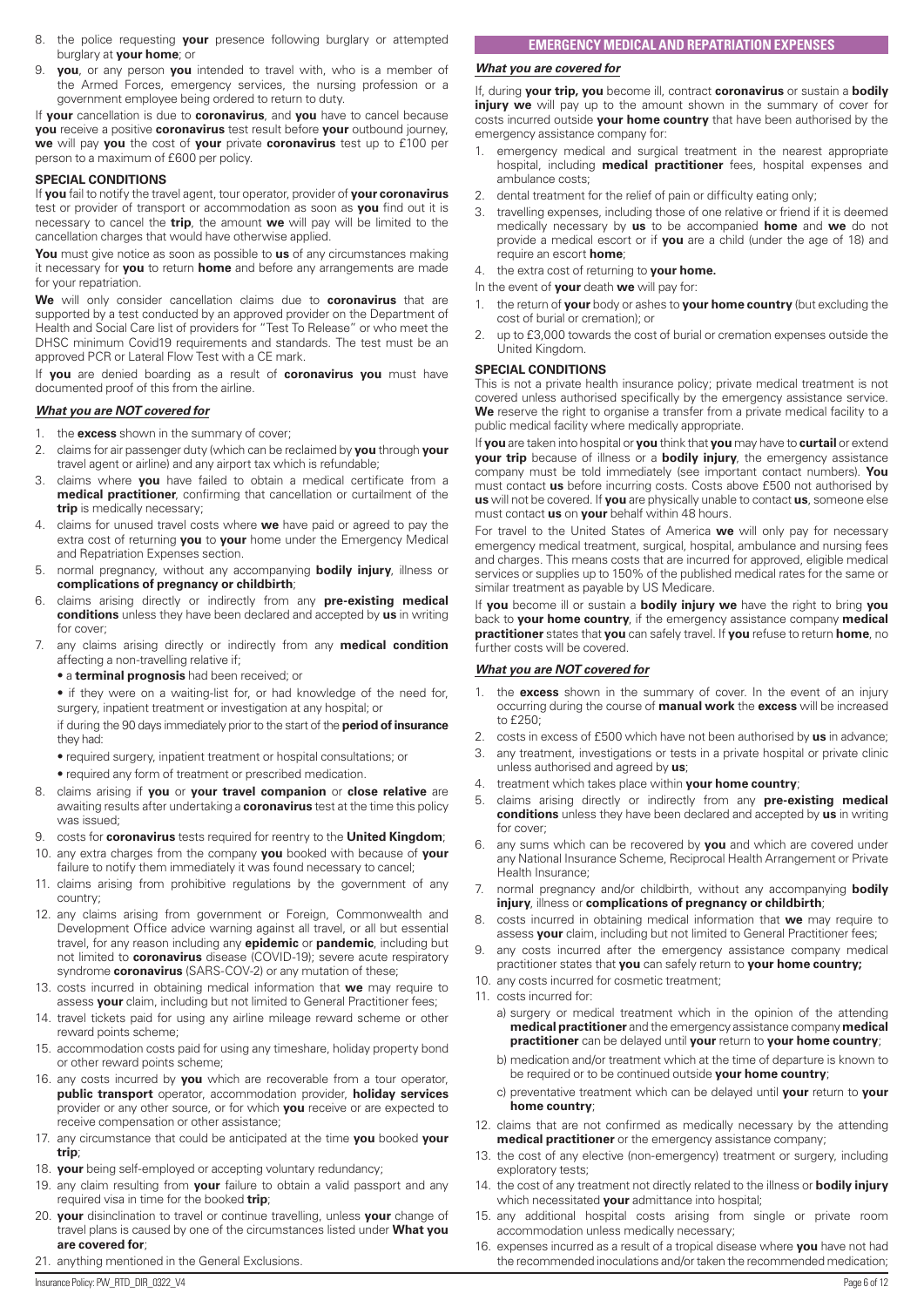- 17. costs that arise more than 12 months after a claim was first notified;
- 18. any claim arising directly or indirectly from **your** participation in any sports or activities not listed under the sports and activities tables or which **you** have not paid the appropriate premium for;
- 19. costs for any reentry requirements including **coronavirus** tests required for return to the **United Kingdom**;
- 20. anything mentioned in the General Exclusions.

# **HOSPITAL BENEFIT**

#### *What you are covered for*

**We** will pay **you** up to the amount shown in the summary of cover should **you** suffer a **bodily injury** or illness during the **period of insurance**, for each full 24 hours that **you** spend as an inpatient in a hospital outside of **your home country**.

#### *What you are NOT covered for*

- 1. the **excess** shown in the summary of cover;
- 2. treatment which takes place within **your home country**;
- 3. claims arising directly or indirectly from any **pre-existing medical conditions** unless they have been declared to **us** and accepted by **us** in writing for cover;
- 4. normal pregnancy and/or childbirth, without any accompanying **bodily injury**, illness or **complications of pregnancy or childbirth**;
- 5. claims that are not confirmed as medically necessary by the attending **medical practitioner** or the emergency assistance company;
- 6. hospitalisation for any elective (non-emergency) treatment or surgery, including exploratory tests;
- 7. hospitalisation for any treatment not directly related to the **medical condition** or **bodily injury** which necessitated **your** initial admittance into hospital;
- 8. hospitalisation as a result of a tropical disease where **you** have not had the recommended inoculations and/or taken the recommended medication;
- 9. anything mentioned in the General Exclusions.

## **PERSONAL POSSESSIONS AND BAGGAGE**

#### *What you are covered for*

- 1. **We** will pay up to the amount shown in the summary of cover for the value or cost of repair of any of **your** own **personal possessions** (not hired, loaned or entrusted to **you**) which are lost, stolen, damaged or destroyed (after making allowance for wear and tear and depreciation).
- **We** will pay up to the amount shown in the summary of cover for the cost of buying replacement necessities if **your** baggage is delayed in reaching **you** on **your outward journey** for at least 12 hours and **you** have a written report from the carrier to confirm this.

#### **SPECIAL CONDITIONS**

In the event of a claim for a pair or set of articles the maximum amount payable will be limited to the single article limit shown in the summary of cover.

**You** must provide **us** with any receipts, proofs of purchase or documents to support **your** claim as requested.

Within 24 hours of the discovery of the incident **you** must report loss, theft or damage of **personal possessions** to the police or carrier as appropriate. Delayed baggage or **personal possessions** damaged in transit must be reported to the airline before leaving the baggage hall and a Property Irregularity Report (PIR) obtained.

Any amount **we** pay **you** under item 2 will be deducted from **your** claim if **your** baggage proves to be permanently lost and **you** make a claim for lost baggage.

#### *What you are NOT covered for*

- 1. the **excess** shown in the summary of cover;
- 2. **you** not exercising care for the safety and supervision of **your personal possessions**;
- 3. loss, destruction, damage or theft of any items left **unattended** in a public place, or a place to which members of the general public have access;
- 4. the loss, damage or delay in transit of **your personal possessions**, if **you** do not notify the carrier (i.e. airline, shipping company, etc.) and obtain a written report within 24 hours of discovery of the damage or loss;
- 5. loss or theft unless **you** have reported the loss or theft to the nearest police authority within 24 hours of discovery and have obtained a written police report;
- 6. loss, destruction, damage or theft:
- a) from confiscation or detention by customs or other officials or authorities; b) of valuables not carried in your hand luggage (i.e. carried on or about your person) while in transit;
- 7. sports gear whilst in use;
- 8. bicycles;
- 9. loss due to wear and tear, denting or scratching, moth or vermin;
- 10. breakage of fragile or brittle articles;
- 11. **valuables** stolen from an **unattended** vehicle at any time;
- 12. mobile phones or smart phones;
- 13. **personal possessions** stolen from:
- a) an **unattended** vehicle, unless it was in the locked glove compartment,
- b) an **unattended** vehicle (other than motor caravans) left for any period between the hours of 9pm and 9am;
- 14 any depreciation in value;
- 15. any property more specifically insured or recoverable under any other source;
- 16. the cost of replacement locks;
- 17. anything mentioned in the General Exclusions.

#### **PERSONAL MONEY**

#### *What you are covered for*

**We** will pay **you** up to the amount shown in the summary of cover if **your** own **money** is lost or stolen whilst being carried on **your** person or left in a locked safety deposit box (or equivalent facility).

#### *What you are NOT covered for*

- 1. the **excess** shown in the summary of cover;
- 2. claims arising from **you** not exercising care for the safety and supervision of **your money**;
- 3. loss or theft unless **you** have reported the loss or theft to the nearest police authority within 24 hours of discovery and have obtained a written police report;
- 4. loss or theft of **your money** left **unattended** in a public place, or a place to which members of the general public have access;
- 5. **money** stolen from an **unattended** vehicle;
- 6. any depreciation in value or exchange rates;
- 7. anything mentioned in the General Exclusions.

# **LOSS OF PASSPORT**

## **We** will pay up to the amount shown in the summary of cover for:

- 1. the costs in obtaining a replacement passport or travel document (**you** are not covered for the cost of the document itself) to enable **you** to return to **your home country** following accidental loss or theft;
- 2. the costs in obtaining a replacement driving licence or green card following accidental loss or theft.

## *What you are NOT covered for*

*What you are covered for*

- 1. the **excess** shown in the summary of cover;
- 2. the cost of the passport, travel document, driving licence or green card;
- 3. loss due to delay, detention, confiscation, requisition or damage by customs or other officials or authorities;
- 4. loss or theft unless **you** have reported the loss or theft to the nearest police authority within 24 hours of discovery and have obtained a written police report;
- 5. loss of or theft from an **unattended** vehicle;
- 6. anything mentioned in the General Exclusions.

## **TRAVEL DELAY AND ABANDONMENT**

This section does not apply to **trips** within **your home country**.

## *What you are covered for*

#### **AIRPORT LOUNGE ACCESS**

If the flight on which **you** are booked to travel is delayed by at least two hours as a result of:

- 1. **strike or industrial action** provided that when this policy was taken out, there was no expectation that the **trip** would be delayed;
- 2. adverse weather conditions;
- 3. mechanical breakdown or technical fault of the aircraft.

**We** will provide access to an airport lounge, where available. Lounge access will become available on the announcement of a minimum two-hour delay, not, for example, two consecutive one-hour delays.

**You** must have access to a mobile device so that **you** can receive an SMS message in order to gain access to the lounge.

To take advantage of this benefit **you** will need to call the 24-hour access phone number: +44 (0)1273 071784

**You** will need to quote **your** policy number and flight details. If **your** claim is valid **you** will then be sent an SMS message which will give **you** access to an airport lounge for the duration of **your** delay.

There may be occasions when this benefit is unavailable:

- If the lounge is closed when the delay occurs during the night, for instance.
- If the lounge is at full capacity.
- If **you** or another **insured person** fail to meet the lounge terms and conditions such as dress code or minimum age.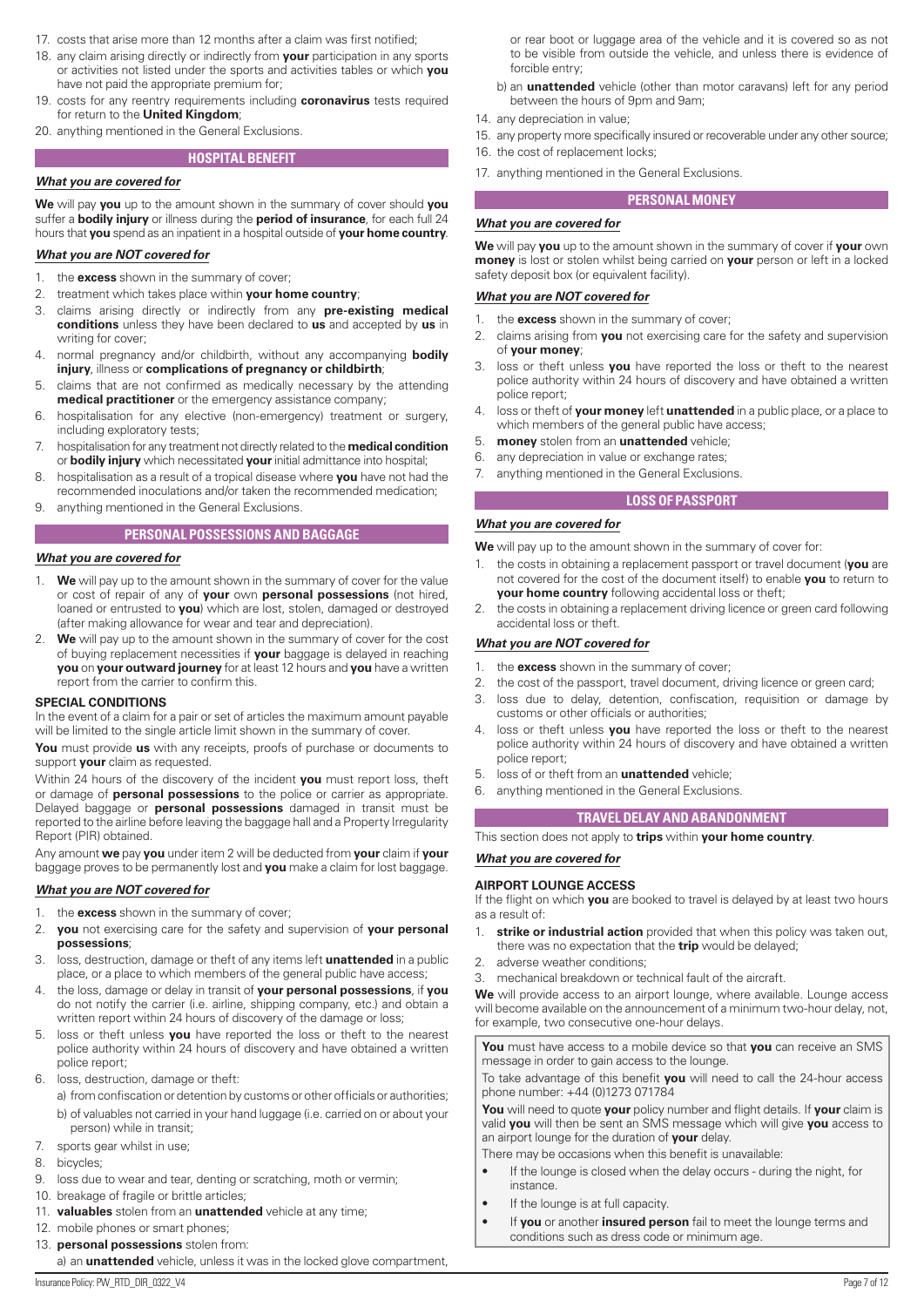#### **TRAVEL DELAY BENEFIT**

If **you** chose not to, or are unable to take advantage of airport lounge access, **we** will pay **you**:

- 1. up to the amount shown in the summary of cover if the international departure of the **public transport** on which **you** are booked to travel is delayed by at least 12 hours; or
- 2. up to the amount shown under the Abandonment section of this policy in the summary of cover if **you** abandon the **trip** after a delay to **your** outward flight, sea crossing, coach or train departure from **your home country** of more than 12 hours beyond the booked departure time;

#### as a result of:

- a) **strike** or **industrial action** provided that when this policy was taken out, there was no expectation that the **trip** would be delayed;
	- b) adverse weather conditions;
	- c) mechanical breakdown or technical fault of the aircraft, coach, train or sea vessel.

#### *What you are NOT covered for*

- 1. the **excess** shown in the summary of cover;
- 2. any claim if **you** have not checked in before the recommended check-in time;
- 3. any claim if **you** have not obtained written confirmation from the carrier stating the duration and the cause of the delay;
- 4. any claims arising from withdrawal from service of the **public transport**  on the orders or recommendation of the Civil Aviation Authority or a Port Authority or similar body in any country;
- 5. any claims for additional travel and accommodation expenses;
- 6. anything mentioned in the General Exclusions.

#### **MISSED DEPARTURE**

This section does not apply to **trips** within **your home country**.

#### *What you are covered for*

We will pay up to the amount shown in the summary of cover for necessary travel and accommodation expenses required to reach **your** booked destination, if **you** miss **your** booked departure due to:

- 1. the vehicle **you** are travelling in to reach **your** international departure point breaking down or being involved in an accident; or
- 2. an accident or breakdown happening ahead of **you** on a public road which causes an unexpected delay to the vehicle in which **you** are travelling; or
- 3. the **public transport you** are using to reach **your** international departure point being delayed, resulting in **you** arriving too late to commence **your** booked **trip**.

#### *What you are NOT covered for*

- 1. the **excess** shown in the summary of cover;
- 2. claims where **you** have not allowed sufficient time to get to **your** international departure point to catch the booked **public transport**;
- 3. the **public transport** provider's failure unless **you** get a letter from the provider confirming that the service did not run on time;
- 4. the accident or breakdown of **your** vehicle unless **you** get confirmation of the delay from the authority who went to the accident or breakdown affecting the car **you** were travelling in;
- 5. breakdown of any vehicle in which **you** are travelling if the vehicle is owned by **you** and has not been serviced properly and maintained in accordance with manufacturer's instructions;
- any delay caused by a riot, civil commotion, strike or industrial action which began or was announced before the start date of **your** policy and the date **your** travel tickets or confirmation of booking were issued;
- 7. anything mentioned in the General Exclusions.

#### **PERSONAL ACCIDENT**

#### *What you are covered for*

**We** will pay up to the amount shown in the summary of cover if **you** suffer an accidental **bodily injury** during the **trip**, which within 12 months is the sole and direct cause of:

- 1. death;
- 2. **loss of limb**;
- 3. total and permanent **loss of sight** in one or both eyes; or
- 4. **permanent total disablement**.

#### **SPECIAL CONDITIONS**

For persons over 75 or under 16 years of age at the time of the accident the death benefit will be limited to the amount shown on the summary of cover and there will be no cover for **permanent total disablement** or **loss of limb**.

#### *What you are NOT covered for*

- 1. any claims arising directly or indirectly from sickness, illness or disease;
- 2. any injury not caused solely by outward, visible, external means;
- 3. mental or psychological trauma not involving **your bodily injury**;
- 4. any claim arising directly or indirectly from **your** pregnancy;

6. anything mentioned in the General Exclusions.

#### **PERSONAL LIABILITY**

#### *What you are covered for*

**We** will pay up to the amount shown in the summary of cover (including any legal costs related to the accident agreed by **us**) in costs if **you** become legally liable during **your trip** for an accident that causes:

- a) death or injury to any person.
- b) accidental loss or damage to property that is not owned by any insured person.

**NB**: If **you** are legally responsible for accidental damage to rented accommodation, **we** will pay up to £100,000 for a single incident.

#### **SPECIAL CONDITIONS**

**You** or **your** legal representatives must give **us** written notice immediately **you** receive notice of any prosecution or inquest in connection with any circumstances which may give rise to a claim under this section.

No admission, offer, promise, payment or indemnity should be made by or on **your** behalf without **our** prior written consent.

Every document issued to **you** must be forwarded to **us** immediately upon receipt.

**We** are entitled to take over and conduct in **your** name the defence or settlement of any claim or to prosecute in **your** name for **our** own benefit any claim for indemnity or damages against all other parties.

**We** may at any time pay the sum insured (after deduction of any sums already paid as compensation) or any lesser amount for which such claim(s) can be settled. Once this payment is made **we** will have no further liability for **your** claim.

## *What you are NOT covered for*

- 1. claims arising from accidental death of or physical injury to **you** or **your close relative**;
- 2. any liability resulting from **your** employment, trade, profession, business or that of **your close relative**;
- 3. **your** responsibility as an employer to anyone employed by **you** or **your close relative** in any trade, business or profession;
- 4. any agreement or contract which adds any liability which would not have existed otherwise;
- 5. any liability arising from **you** or **your close relative** owning or using aircraft, horse-drawn vehicles, motorised or mechanically propelled, assisted vehicles or towed vehicles, boats (other than rowing boats, punts), jet skis, jet bikes or wet bikes, animals (other than horses, domestic dogs or cats), firearms;
- 6. any liability resulting from wilful or malicious acts by **you**;
- 7. accidental injury or loss which has not been caused by **you**;
- 8. any liability resulting from **you** knowingly or unknowingly passing on any sexually transmitted disease to a third party;
- 9. any claim for personal liability which is covered by any other insurance held by **you**;
- 10. any claims arising from the occupation, except temporarily for the purposes of the **trip**, or ownership of any land or building;
- 11. any claim if **you** engage in any activity where this policy states that Personal Liability cover is excluded;
- 12. anything mentioned in the General Exclusions.

# **LEGAL EXPENSES**

#### *What you are covered for*

**We** will pay up to the amount shown in the summary of cover for **legal expenses** to bring a claim for damages or compensation against a third party, if **you** suffer an incident that results in **bodily injury**, death or illness caused by a third party during the trip.

The following words and expressions used in this section of the policy shall mean the following wherever they appear in bold:

#### **Legal Expenses:**

fees, expenses and other costs reasonably incurred (as determined by our **legal representative**) by a **legal representative** to pursue a claim or legal proceedings for damages and/or compensation against a third party who has **caused your bodily injury**, death or illness.

costs that **you** are legally liable for following an award of costs by any court or tribunal or an out-of-court settlement made in connection with any claim or legal proceedings.

#### **Legal Representative:**

The solicitor or other suitably qualified person appointed by **us** in accordance with this section of the policy.

## **SPECIAL CONDITIONS**

Written consent must be obtained from **us** prior to incurring **legal expenses**. This consent will be given if **you** can satisfy **us** that:there are reasonable (as determined by our **legal representative**) grounds for pursing the claim or legal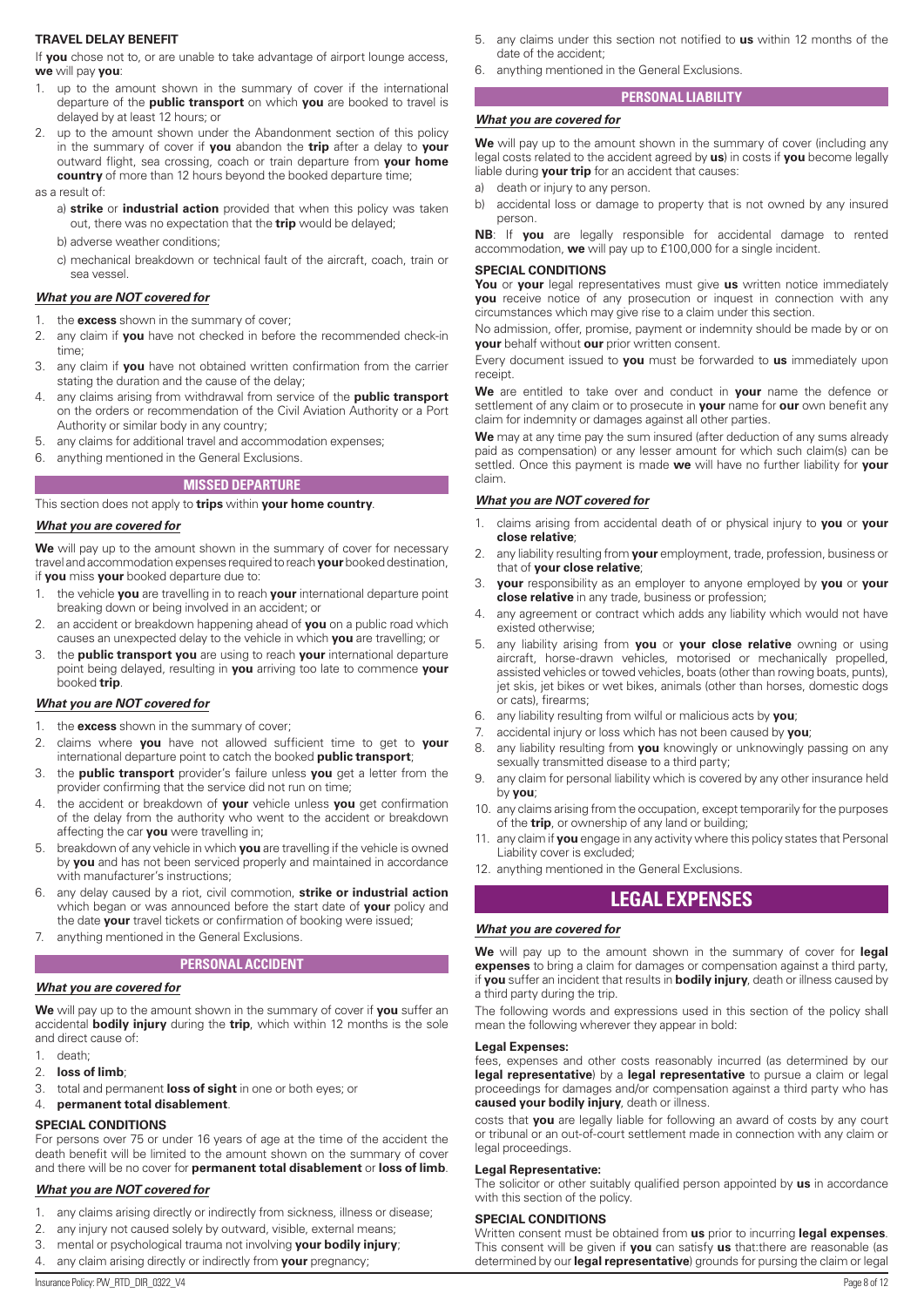proceedings; and in the opinion of our **legal representative** the prospects of success and of recovering damages/enforcing a judgment is at least 51%.

- All claims or legal proceedings including any appeal against judgement resulting from the same original cause, event, or circumstance, will be regarded as one claim.
- If **you** are successful in any action, any **legal expenses** provided by **us** must be reimbursed to **us**.
- **We** may at **our** discretion assume control at any time of any claim or legal proceedings in **your** name for damages and or compensation from a third party.
- **We** may at **our** discretion offer to settle a claim with **you** instead of initiating or continuing any claim or legal proceedings for damages and or compensation from a third party. Any such settlement will be full and final in respect to the claim.
- **We** may at **our** discretion offer to settle a counter-claim against **you** instead of continuing any claim or legal proceedings for damages and or compensation from a third party.
- Only the costs incurred by a **legal representative** approved or appointed by **us** will be covered.
- We shall have complete control over the legal proceedings through **legal representatives we** nominate up to the point where proceedings are issued at which point **you** are free to nominate a suitably qualified person, although **we** do not have to accept them.
- Any **legal representative** will be appointed by **us** to represent **you** according to our standard terms, which may include a Conditional Fee Agreement or a Contingency Fee Agreement.
- **You** must cooperate fully with **us** and the **legal representative** and follow their advice and provide any information and assistance required by them within a reasonable timescale.
- **We** will have direct contact with the **legal representative** and **you** must authorise them to disclose any information or documentation **we** may ask for.
- If **we** ask, **you** must have any legal costs taxed, assessed or audited.

#### *What you are NOT covered for*

- 1. the excess as shown in the summary of cover;
- 2. any claim **we** or our **legal representative**s believe is not likely to be successful or if **we** think the costs of taking action will be more than any award or the prospects of success and of recovering damages/enforcing a judgment is likely to be less than 51%;
- 3. any claim reported to **us** more than 3 months after incident which led to the claim;
- 4. **legal expenses** incurred in the defence against any civil claim or legal proceedings made or brought against **you**;
- 5. **legal expenses** incurred before receiving **our** prior written approval;
- 6. **legal expenses** incurred in connection with any criminal or wilful act committed by **you**;
- 7. **legal expenses** incurred for any claim or legal proceedings brought against: a) a travel agent, tour operator, carrier, insurer or their agent;
	- b) a holiday accommodation provider;

c) **us**, **you**, or any company or person involved in arranging this policy;

d) any person named on this policy;

- 8. fines, compensation or other penalties imposed by a court or other authority;
- 9. **legal expenses** incurred after **you** have not accepted an offer from a third party to settle a claim or legal proceeding where the offer is considered by **our legal representative** to be reasonable or **you** not accepting an offer from **us** to settle a claim;
- 10. **legal expenses** which **we** consider to be unreasonable or excessive or unreasonably incurred (as determined by **our legal representative**);
- 11. **legal expenses** incurred in pursuing any claim for compensation against the manufacturer, distributor or supplier of any drug, medication or medicine;
- 12. any claim relating to:an illness which gradually develops and is not caused by a specific or sudden event;
- 13. the driving of a motor vehicle for which **you** had no valid insurance;
- 14. judicial review or coroner's inquest;
- 15. defending **your** legal rights, except for the defence of any counterclaim;
- 16. any claim where **legal expenses** are based directly or indirectly on the amount of compensation awarded and specifically which is capable of being pursued under a Contingency Fee Agreement;
- 17. **legal expenses** incurred in any claim which is capable of being pursued under a Conditional Fee Agreement;
- 18. **legal expenses** incurred if an action is brought in more than one country; 19. anything mentioned in the General Exclusions.

# **OPTIONAL ADDITIONAL COVER**

The following sections are only applicable if **you** have paid the appropriate additional premium. Any optional additional cover will be shown on **your certificate of insurance**.

# **OPTIONAL EXCESS WAIVER**

This section of cover is only applicable if **you** have paid the appropriate premium and is noted in **your certificate of insurance**.

The **excess** is reduced to nil except where stated. This benefit must be purchased at the same time as buying **your** policy.

Note: Excess waiver does not apply to:

- a) claims under the Medical & Repatriation section for an injury sustained during the course of **manual work**, where the **excess** will be increased to £250.
- b) claims under the Personal Liability section where the **excess** is £200.

# **OPTIONAL MAXIMUM TRIP DURATION INCREASE**

Your policy can be extended to increase the maximum trip duration on an annual multi-trip policy from 31 to 62 consecutive days for an additional premium if **you** are under the age of 65.

# **OPTIONAL WINTER SPORTS COVER**

**If you are an Annual Multi-trip policy holder, you are entitled to 17 days winter sports cover if you are under 65 and have paid the appropriate additional premium.**

#### **If you are a Single trip policy holder this upgrade will be shown on your certificate of insurance.**

This policy excludes participating in or practising for certain winter sports and activities. Please ensure that the activity **you** are doing is covered.

This policy will cover **you** when **you** are engaging in the following winter sports on a non-competitive and non-professional basis during **your trip** when **you** have paid the additional winter sports premium (we classify ski instructing as being on a professional basis): Cat skiing (with guides) Snow blading (no jumping tricks) Cross country skiing Snow bobbing Glacier skiing Snow scooting Langlauf (cross country skiing) Snow shoe walking

| Monoskiing (not for time trials/speed Snow shoeing<br>skiing or racing)               |                        |
|---------------------------------------------------------------------------------------|------------------------|
| Skiing on piste                                                                       | Snow tubing            |
| Skiing or snowboarding off piste Snow blading<br>(within local ski patrol quidelines) |                        |
| Sledging/tobogganing                                                                  | Snow boarding on piste |

The following activities will be covered but there will be no cover in respect of any Personal Accident or Personal Liability claims: Kite snowboarding states are show carting

| Snow go karting | Snowmobiling      |
|-----------------|-------------------|
| Skidoo          | Snowmobile safari |
|                 |                   |

Even if the appropriate winter sports premium has been paid, the following activities will remain excluded:

| Ski mountaineering                          |
|---------------------------------------------|
| Ski or ski bob                              |
| Ski race training                           |
| Ski racing                                  |
| Ski randonee                                |
| Ski stunting                                |
| Ski touring                                 |
| Ski yawing                                  |
| Skiing/snowboarding off piste               |
| (outside local ski patrol guidelines/       |
| outside recognised and authorised<br>areas) |
| Snow biking                                 |
| Snow cat driving                            |
| Snow kiting                                 |
| Snow parascending                           |
| Tandem skiing                               |
| Use of skeletons                            |
|                                             |

You are not covered when engaging in organised competitions or when skiing against local authority warning or advice.

If **you** are undertaking a pursuit or activity which is not listed in this policy or are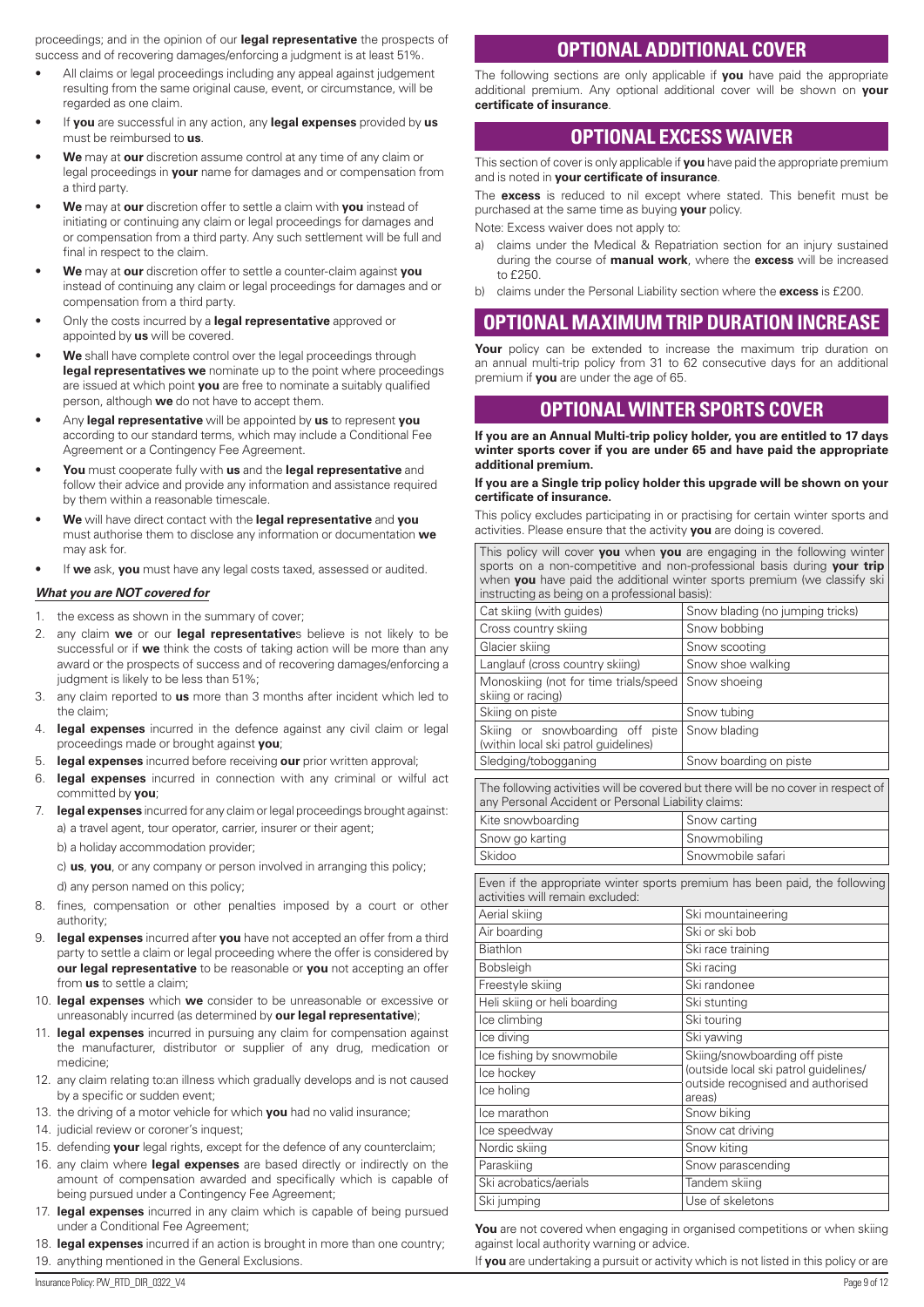in any doubt as to whether cover will apply, please call **our** Travel Helpline as quoted on **your certificate of insurance.**

Benefits under the sections of cover already described are extended to cover winter sports. Please note that all terms, conditions and exclusions (except where these are amended under this upgrade) continue to apply for all sections in respect of winter sports.

# **WINTER SPORTS CANCELLATION OR CURTAILMENT**

#### *What you are covered for*

If **you** have a valid claim under the Cancellation and **Curtailment** section, in addition to the benefits shown under that section **we** will pay up to the amount shown in the summary of cover for the cost of deposits **you** cannot recover, or payments **you** have made (or contracted to pay) for unused ski pass or ski school fees.

# *What you are NOT covered for*

- 1. anything mentioned in the exclusions relating to the Cancellation or **Curtailment section;**
- 2. anything mentioned in General Exclusions.

## **SKIS, SKI EQUIPMENT & SKI PASS**

# *What you are covered for*

In addition to the **Personal Possessions** and Baggage section **we** will pay up to the amount shown in the summary of cover if:

- 1. **ski equipment** belonging to or hired by **you** is damaged, stolen, destroyed or lost in the course of a **trip**;
- 2. **your** ski pass that **you** are carrying on **your** person or have left in a safety box is lost, stolen, or damaged in the course of a **trip**.

#### **SPECIAL CONDITIONS**

**Ski equipment** is covered against damage or loss whilst in use, if being used correctly. Skis are covered when locked to a roof rack, which is itself locked to the roof of a vehicle.

**You** must take care of **your ski equipment** and ski pass and must not leave them **unattended** at any time in a place to which the public has access.

#### *What you are NOT covered for*

- 1. anything mentioned in the exclusions relating to the **Personal Possessions**  and Baggage section;
- 2. anything mentioned in the General Exclusions.

#### **PISTE CLOSURE**

#### *What you are covered for*

If during a **trip you** are prevented from skiing at the pre-booked resort for more than 24 consecutive hours, because adverse weather conditions cause a total closure of the lift system (other than baby drags and lifts used for transport within the resort by non-skiers) **we** will pay up to the amount shown in the summary of cover:

- 1. for travel costs and lift pass charges **you** have to pay to travel to and from a similar area to ski; or
- 2. as a cash benefit payable if no suitable alternative skiing is available.

## *What you are NOT covered for*

- 1. **trips** in the Northern Hemisphere outside the period commencing 1st December and ending 31st March;
- 2. **trips** in the Southern Hemisphere outside the period commencing 1st May and ending 30th September;
- 3. anything mentioned in the General Exclusions.

#### **AVALANCHE OR LANDSLIDE**

#### *What you are covered for*

If, following avalanches or landslides, access to and from the ski resort is blocked or scheduled **public transport** services are cancelled or **curtailed we** will pay up to the amount shown in the summary of cover for extra accommodation and travel expenses to enable **you** to reach an alternative site. Evidence of limited access will be required.

#### *What you are NOT covered for*

Anything mentioned in the General Exclusions.

**SKI HIRE**

#### *What you are covered for*

If **your ski equipment** is delayed on the **outward journey** of a **trip** for more than 12 hours, then **we** will pay **you** up to the amount shown in the summary of cover for hire of equivalent replacement **ski equipment**.

## *What you are NOT covered for*

1. the loss, damage or delay in transit of **your ski equipment** if **you** do not

Insurance Policy: PW\_RTD\_DIR\_0322\_V4 Page 10 of 12

notify the carrier within 24 hours and obtain a Property Irregularity Report (PIR) or other report confirming the delay;

2. anything mentioned in the General Exclusions.

# **OPTIONAL SPORTS AND ACTIVITIES COVER**

Category A sports are automatically covered under **your** policy. Category B, C and D sports will be covered upon payment of an additional premium. Payment for additional categories includes coverage for all preceding categories (e.g. if **you** pay Category D **you** will be covered for A, B and C also) and will be noted on **your certificate of insurance**.

#### **You are not covered for taking part in any sports or activities unless they are listed below.**

Cover for the following activities is included providing it is for non-competitive recreational or amateur purposes only during **your trip**. When participating in **your** activity **you** must ensure that it is adequately supervised and appropriate safety equipment is worn/used at all times.

| <b>Activity</b>                                                                             | <b>Category</b> | <b>Conditions</b>                                                                                                                                                                        |
|---------------------------------------------------------------------------------------------|-----------------|------------------------------------------------------------------------------------------------------------------------------------------------------------------------------------------|
| Abseiling                                                                                   | C               | Must be professionally organised<br>and supervised                                                                                                                                       |
| Aerobics                                                                                    | А               |                                                                                                                                                                                          |
| Archery                                                                                     | А               |                                                                                                                                                                                          |
| Badminton                                                                                   | А               |                                                                                                                                                                                          |
| Banana boating                                                                              | А               |                                                                                                                                                                                          |
| Basketball                                                                                  | А               |                                                                                                                                                                                          |
| <b>Bowls</b>                                                                                | А               |                                                                                                                                                                                          |
| Bungee Jump                                                                                 | B               | No Personal Accident cover                                                                                                                                                               |
| Camel/Elephant Riding                                                                       | B               |                                                                                                                                                                                          |
| Camogie                                                                                     | B               |                                                                                                                                                                                          |
| Canyoning                                                                                   | D               |                                                                                                                                                                                          |
| Cricket                                                                                     | А               |                                                                                                                                                                                          |
| Cycling                                                                                     | А               | No Tours. No Personal Liability<br>cover                                                                                                                                                 |
| Cycle touring                                                                               | C               |                                                                                                                                                                                          |
| Deep Sea Fishing                                                                            | B               |                                                                                                                                                                                          |
| Dog Sledging                                                                                | B               |                                                                                                                                                                                          |
| Dry slope Skiing                                                                            | С               |                                                                                                                                                                                          |
| Fell walking, rambling &<br>trekking                                                        | А               | Up to 2,000 metres altitude. No<br>cover for self-quided trekking;<br>trekking against local authority<br>advice; trekking on routes which are<br>not officially recognised.             |
| Fishing                                                                                     | А               |                                                                                                                                                                                          |
| Football                                                                                    | А               |                                                                                                                                                                                          |
| Go Karting                                                                                  | B               | Up to 120cc. No Personal Liability<br>cover                                                                                                                                              |
| Golf                                                                                        | А               |                                                                                                                                                                                          |
| Gymnastics                                                                                  | B               |                                                                                                                                                                                          |
| <b>Hang Gliding</b>                                                                         | D               |                                                                                                                                                                                          |
| Hiking                                                                                      | А               | Up to 2,000 metres altitude. No<br>cover for self-guided trekking;<br>trekking against local authority<br>advice; trekking on routes which are<br>not officially recognised.             |
| Hiking                                                                                      | B               | Between 2,000 and 4,000 metres<br>altitude. No cover for self-guided<br>trekking; trekking against local<br>authority advice; trekking on routes<br>which are not officially recognised. |
| Hockey                                                                                      | B               |                                                                                                                                                                                          |
| Horse riding within tour<br>organisers guidelines and<br>safety helmet worn at all<br>times | D               | No Polo, Hunting, Jumping or<br>Racing                                                                                                                                                   |
| Hot Air Ballooning                                                                          | B               | As a passenger only                                                                                                                                                                      |
| Hydro Zorbing                                                                               | B               |                                                                                                                                                                                          |
| Hurling                                                                                     | B               |                                                                                                                                                                                          |
| Husky rides                                                                                 | Α               |                                                                                                                                                                                          |
| Ice-skating                                                                                 | А               | Rink only                                                                                                                                                                                |
| Jet skiing                                                                                  | А               |                                                                                                                                                                                          |
| Kite surfing                                                                                | А               |                                                                                                                                                                                          |
| Land Yachting                                                                               | D               |                                                                                                                                                                                          |
| Marathon                                                                                    | Α               |                                                                                                                                                                                          |
| Martial Arts                                                                                | B               | Training only and non-contact                                                                                                                                                            |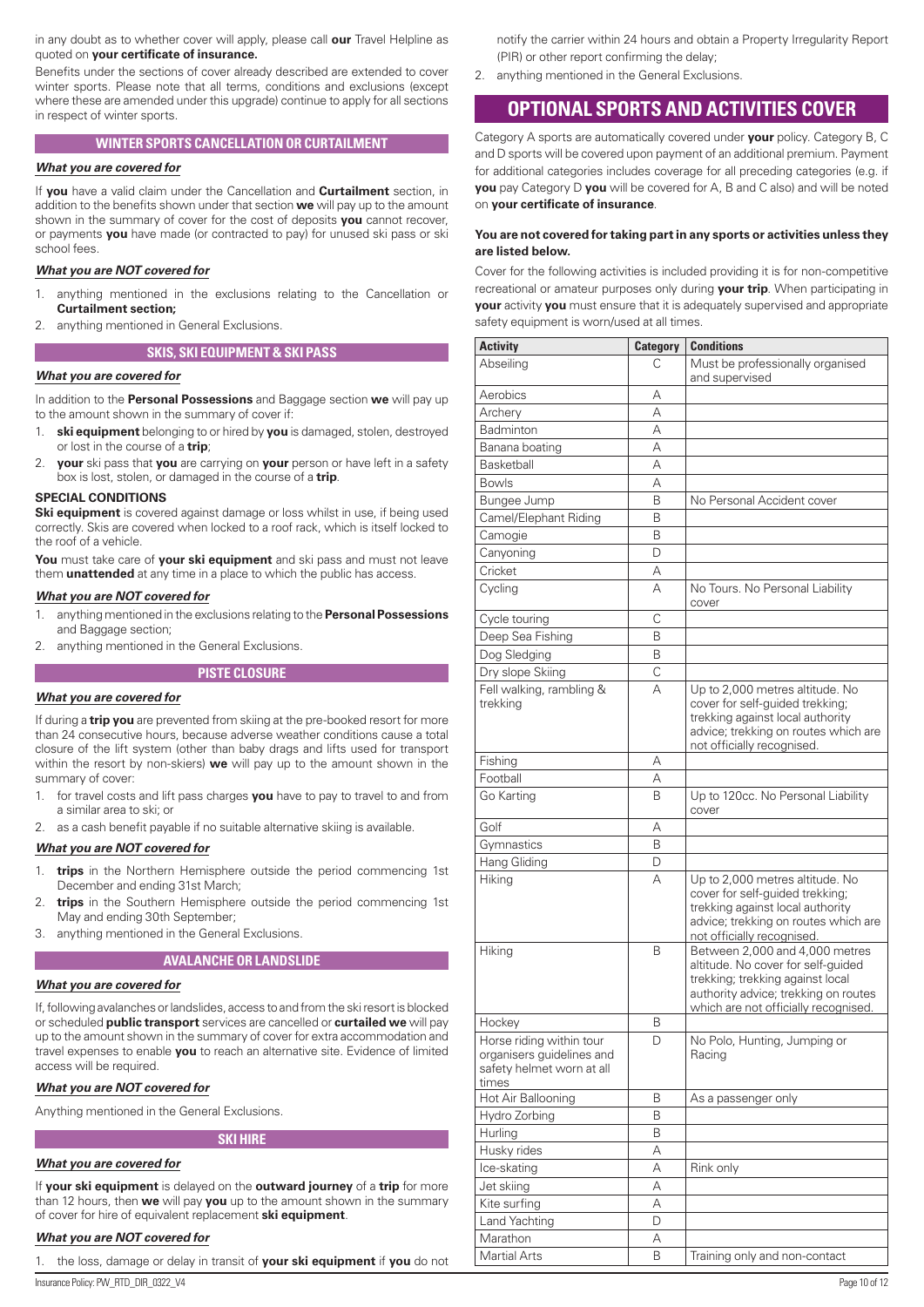| <b>Activity</b>                          | <b>Category</b> | <b>Conditions</b>                                                                                                                                                                        |
|------------------------------------------|-----------------|------------------------------------------------------------------------------------------------------------------------------------------------------------------------------------------|
| Motorcycling                             | В               | Over 55cc and under 250cc only as                                                                                                                                                        |
|                                          |                 | a rider or passenger when wearing                                                                                                                                                        |
|                                          |                 | a helmet, providing the rider holds<br>an appropriate UK motorcycle                                                                                                                      |
|                                          |                 | licence. No racing, no off-roading.                                                                                                                                                      |
|                                          |                 | No Personal Liability cover.                                                                                                                                                             |
| Mountain biking                          | C               | Excluding competition/racing                                                                                                                                                             |
| Paddle boarding                          | Α               |                                                                                                                                                                                          |
| Paragliding                              | C               |                                                                                                                                                                                          |
| Parasailing                              | C               |                                                                                                                                                                                          |
| Parascending                             | C               | No Personal Liability cover                                                                                                                                                              |
| Pony or horse trekking                   | А               | Guided treks only                                                                                                                                                                        |
| Racket ball                              | А               |                                                                                                                                                                                          |
| Rafting, canoeing and<br>kayaking        | B               | including white water up to grade 3.<br>No Personal Liability cover                                                                                                                      |
| Rafting, canoeing and<br>kayaking        | C               | including white water up to grade 4.<br>No Personal Liability cover                                                                                                                      |
| Rafting, kayaking and                    | А               | No white water                                                                                                                                                                           |
| canoeing<br>Rambling                     | Α               |                                                                                                                                                                                          |
| Reindeer sledging                        | А               | As a passenger only, professionally                                                                                                                                                      |
|                                          |                 | organised and supervised                                                                                                                                                                 |
| Roller skating                           | А               |                                                                                                                                                                                          |
| Rounders                                 | А               |                                                                                                                                                                                          |
| Rugby                                    | B               |                                                                                                                                                                                          |
| Running/running 10kms                    | А               |                                                                                                                                                                                          |
| Safari                                   | B               | Not involving use of firearms (not<br>walking safari)                                                                                                                                    |
| Sand Boarding                            | C               |                                                                                                                                                                                          |
| Sand Yachting                            | C               |                                                                                                                                                                                          |
| Scenic helicopter rides                  | А               | As a passenger only, orofessionally<br>organised and supervised                                                                                                                          |
| Scuba Diving                             | Α               | To a depth of 18 metres                                                                                                                                                                  |
| Scuba Diving*                            | D               | Depth of between 18 and 30 metres<br>if BSAC, PADI, DIWA, SSI or SAA<br>member                                                                                                           |
| Sea Canoeing                             | B               |                                                                                                                                                                                          |
| Show Jumping                             | D               |                                                                                                                                                                                          |
| Skateboarding                            | А               |                                                                                                                                                                                          |
| Snooker, pool and billiards              | А               |                                                                                                                                                                                          |
| Snorkelling                              | А               |                                                                                                                                                                                          |
| Squash                                   | Α               |                                                                                                                                                                                          |
| Surfing                                  | Α               | No Personal Liability cover                                                                                                                                                              |
| Swimming                                 | А               | Must be undertaken in a pool, inland<br>waters or coastal waters within a 12<br>mile limit from land                                                                                     |
| Table tennis                             | Α               |                                                                                                                                                                                          |
| Tennis                                   | А               |                                                                                                                                                                                          |
| Trekking                                 | B               | Between 2,000 and 4,000 metres<br>altitude. No cover for self-guided<br>trekking; trekking against local<br>authority advice; trekking on routes<br>which are not officially recognised. |
| Triathlon - Road Bike                    | B               |                                                                                                                                                                                          |
| Volleyball                               | А               |                                                                                                                                                                                          |
| Water polo                               | А               |                                                                                                                                                                                          |
| Water skiing                             | А               | Must be inland waters or coastal                                                                                                                                                         |
|                                          |                 | waters within a 12 mile limit from<br>land. No Personal Liability cover                                                                                                                  |
| Windsurfing                              | А               | Must be inland waters or coastal<br>waters within a 12 mile limit from<br>land. No Personal Liability cover                                                                              |
| <b>Work Abroad</b>                       | D               | No Personal Liability or Personal<br>Accident cover. Manual work will<br>be ground level only and involving                                                                              |
| Yachting, boating, sailing<br>and rowing | А               | no wild animals or no machinery.<br>Must be inland waters or coastal<br>waters within a 12 mile limit from<br>land. No Personal Liability cover                                          |
| Zip lining                               | А               |                                                                                                                                                                                          |

\*When **you** have paid the appropriate additional premium for Scuba diving at any depth the following endorsement applies:

SCUBA diving to a maximum depth of 30 metres will be covered provided that **you** hold a British Sub Aqua Club (B.S.A.C.) or equivalent certificate of proficiency for the dive being undertaken or **you** are under the direct supervision of a qualified instructor; are diving with proper equipment and not

contrary to B.S.A.C. codes of good practice; are not solo/ cave/wreck diving; are not diving for hire or reward; are not diving within 24 hours of flying or flying within 24 hours of diving and are not suffering from any **medical condition** likely to impair **your** fitness to dive.

# **OPTIONAL CRUISE UPGRADE**

**Your** policy can be extended to cover cruise holidays upon payment of the appropriate extra premium.

# **OPTIONAL CRUISE PACK**

**Your** policy can be extended to cover cruise holidays and the extra cruise pack upon payment of the appropriate extra premium.

## **MISSED PORT DEPARTURE**

## *What you are covered for*

**We** will pay up to the amount shown in the summary of cover for necessary travel and accommodation expenses required to reach **your** booked cruise at the next embarkation point, if **you** are unable to get to **your** booked departure port due to:

- 1. the vehicle **you** are travelling in to reach **your** booked departure port breaking down or being involved in an accident; or
- 2. the **public transport you** are using to reach **your** international departure point being delayed, resulting in **you** arriving too late to commence **your** booked **trip**;
- 3. **strike or industrial action** or adverse weather conditions.

#### **SPECIAL CONDITIONS RELATING TO CLAIMS**

**You** must allow sufficient time for the scheduled **public transport** or other transport to arrive on schedule and to deliver **you** to the departure point.

#### *What you are NOT covered for*

- 1. the **excess** shown in the summary of cover;
- 2. **strike or industrial action** existing or publicly declared by the date this insurance is purchased or the date **your trip** was booked, whichever is the later;
- 3. the accident or breakdown of **your** vehicle unless **you** get confirmation of the delay from the authority who went to the accident or breakdown affecting the car **you** were travelling in;
- 4. breakdown of any vehicle in which **you** are travelling if the vehicle is owned by **you** and has not been serviced properly and maintained in accordance with manufacturer's instructions;
- 5. any claims arising from withdrawal from service temporarily or otherwise of the **public transport** on the orders or recommendation of the Civil Aviation Authority or a Port Authority or similar body in any country;
- 6. additional expenses where the scheduled **public transport** operator has offered alternative travel arrangements;
- 7. additional expenses where **your** planned arrival time at the port is less than 3 hours in advance of the sail departure time if **you** are travelling independently and not part of an integrated cruise package;
- 8. anything mentioned in the General Exclusions.

## **CABIN CONFINEMENT**

#### *What you are covered for*

**We** will pay up to the amount shown in the summary of cover when **you** are confined to **your** cabin by the ship's medical officer for medical reasons.

#### *What you are NOT covered for*

- 1. any confinement to **your** cabin which has not been confirmed in writing by the ship's medical officer;
- 2. anything mentioned in the General Exclusions.

## **ITINERARY CHANGE**

### *What you are covered for*

**We** will pay up to the amount shown in the summary of cover for each missed port in the event of cancellation of a scheduled port visit due to adverse weather or timetable restrictions. This must be confirmed by the cruise operator in writing confirming the reason for the missed port.

#### *What you are NOT covered for*

- 1. the **excess** shown in the summary of cover;
- 2. claims arising from a missed port caused by **strike or industrial action** if it was known at the time that the insurance was purchased or the **trip** was booked;
- 3. **your** ship being unable to put people ashore due to a scheduled tender operation failure;
- 4. any claim if a monetary amount (including on board credit) of compensation has been offered by the ship or tour operator;
- 5. anything mentioned in the General Exclusions.